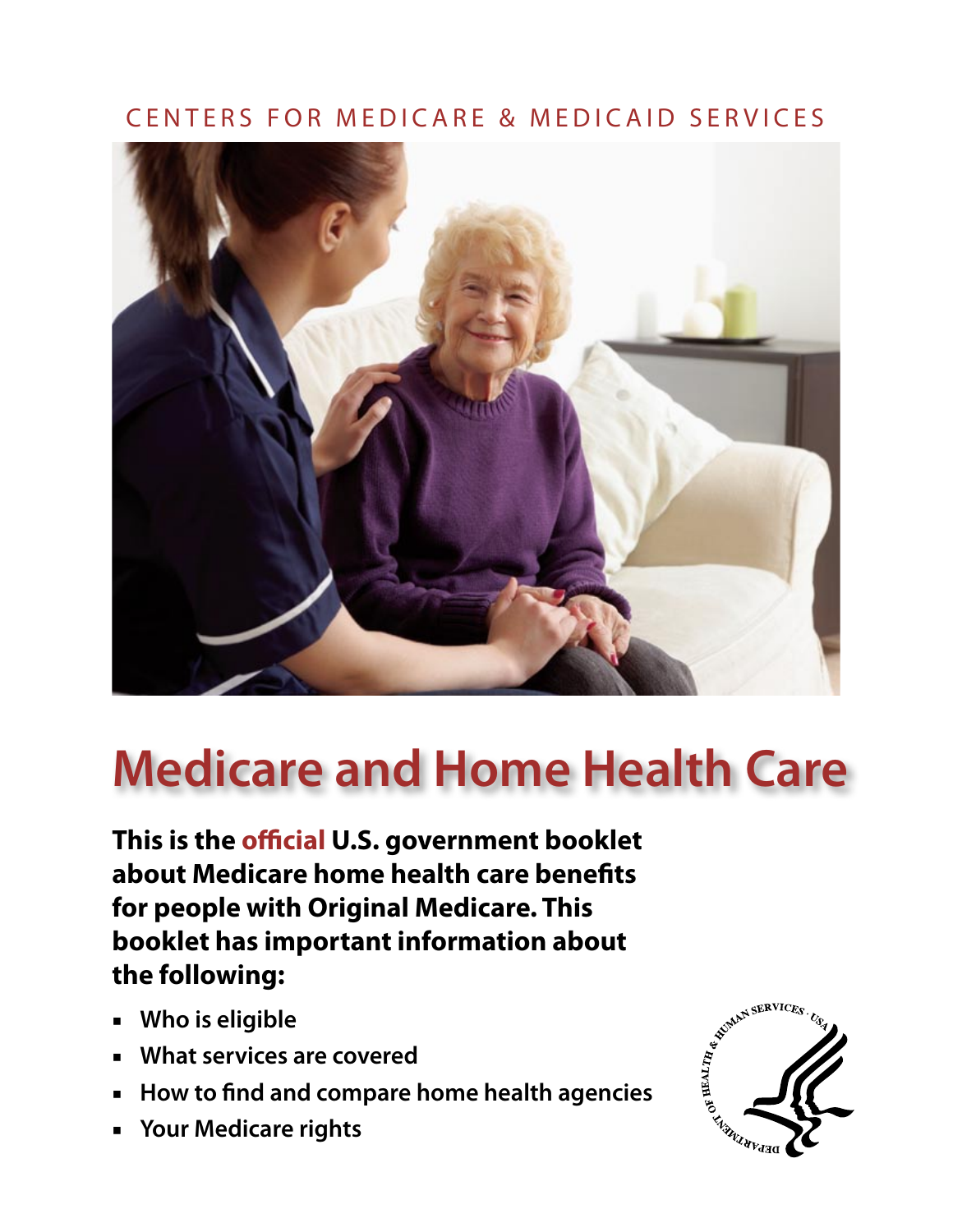The information in this booklet was correct when it was printed. Changes may occur after printing. Call 1-800-MEDICARE (1-800-633-4227), or visit <www.medicare.gov>to get the most current information. TTY users should call 1-877-486-2048.

"Medicare and Home Health Care" isn't a legal document. Official Medicare Program legal guidance is contained in the relevant statutes, regulations, and rulings.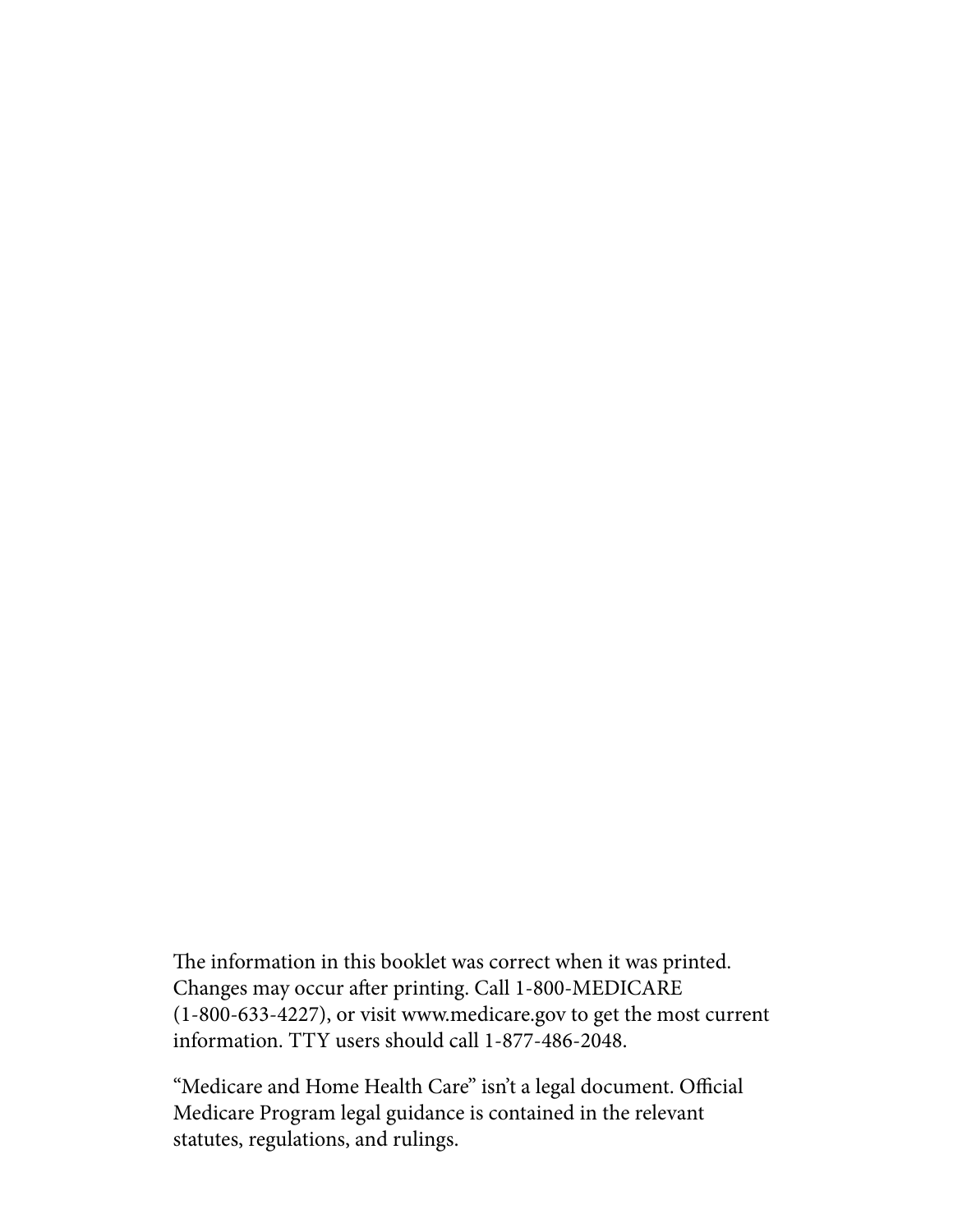## **Table of Contents**

| <b>Section 1: Medicare Coverage of Home Health Care 2006.</b>                                                                                                                             |                            |
|-------------------------------------------------------------------------------------------------------------------------------------------------------------------------------------------|----------------------------|
| Eligibility is also based on the amount of services you need  6                                                                                                                           |                            |
|                                                                                                                                                                                           |                            |
|                                                                                                                                                                                           | 14                         |
| <b>Section 2: Choosing a Home Health Agency Moreovich 15</b><br>Finding a Medicare-certified home health agency                                                                           | 15<br>16<br>17<br>18       |
| <b>Section 3: Getting Home Health Care More Advisor Agency</b><br>Where to file a complaint about the quality of your home health care                                                    | 19<br>19<br>20<br>21<br>22 |
|                                                                                                                                                                                           |                            |
| Extra Help paying for Medicare Prescription Drug Coverage (Part D) . 23<br>Medicare Savings Programs (Help with Medicare costs)  25<br>Help with questions about home health coverage  26 |                            |
|                                                                                                                                                                                           |                            |
|                                                                                                                                                                                           |                            |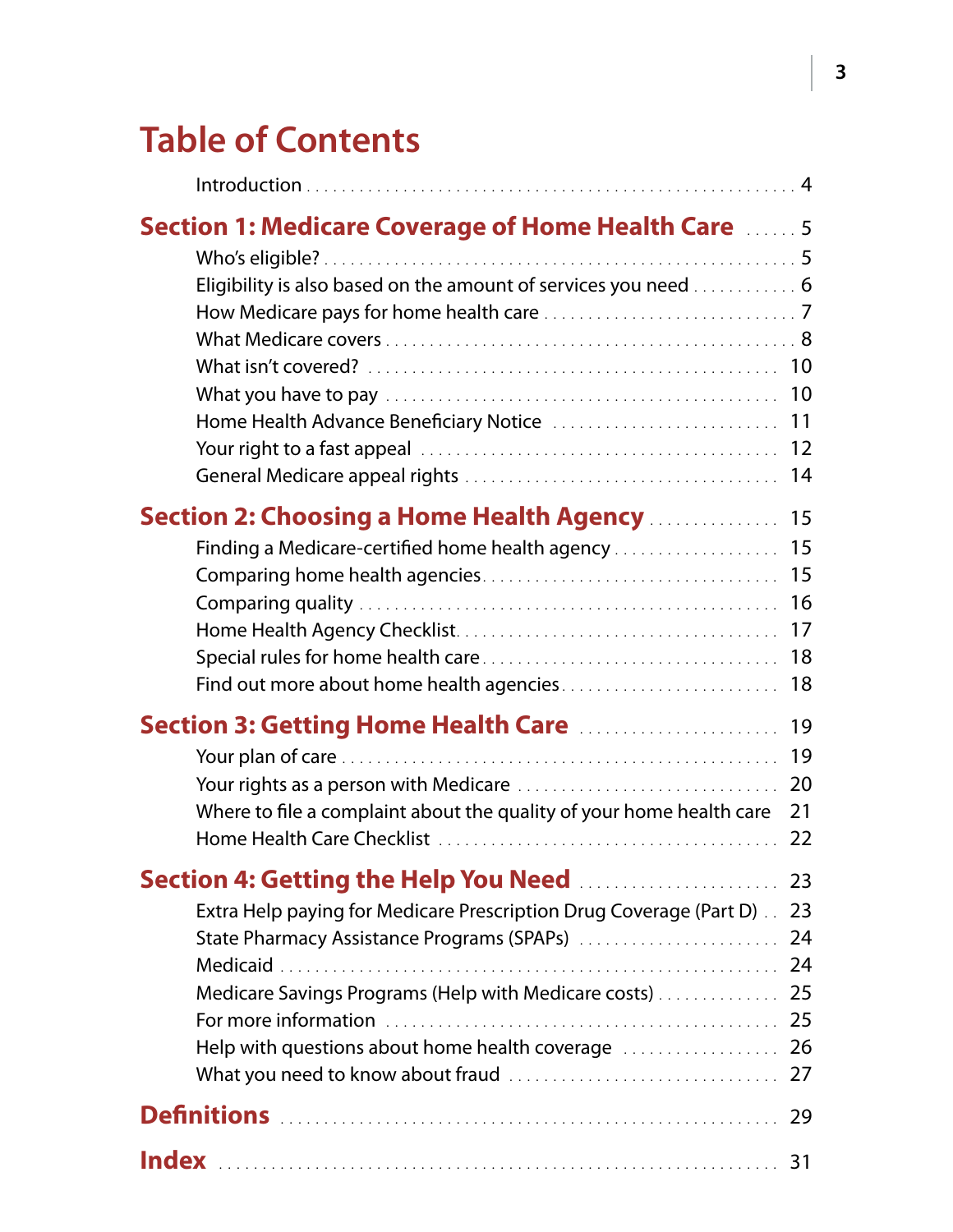<span id="page-3-0"></span>

### **Introduction**

Many health care treatments that were once offered only in a hospital or a doctor's office can now be done in your home. Home health care is usually less expensive, more convenient, and just as effective as care you get in a hospital or skilled nursing facility. In general, the goal of home health care is to provide treatment for an illness or injury. Home health care helps you get better, regain your independence, and become as self-sufficient as possible.

Medicare pays for you to get certain health care services in your home if you meet certain eligibility criteria and if the services are considered reasonable and necessary for the treatment of your illness or injury. This is known as the Medicare home health benefit.

If you get your Medicare benefits through a [Medicare](#page-29-0)  [health plan](#page-29-0) (not [Original Medicare](#page-29-1)) check your plan's membership materials, and contact the plan for details about how the plan provides your Medicare-covered home health benefits.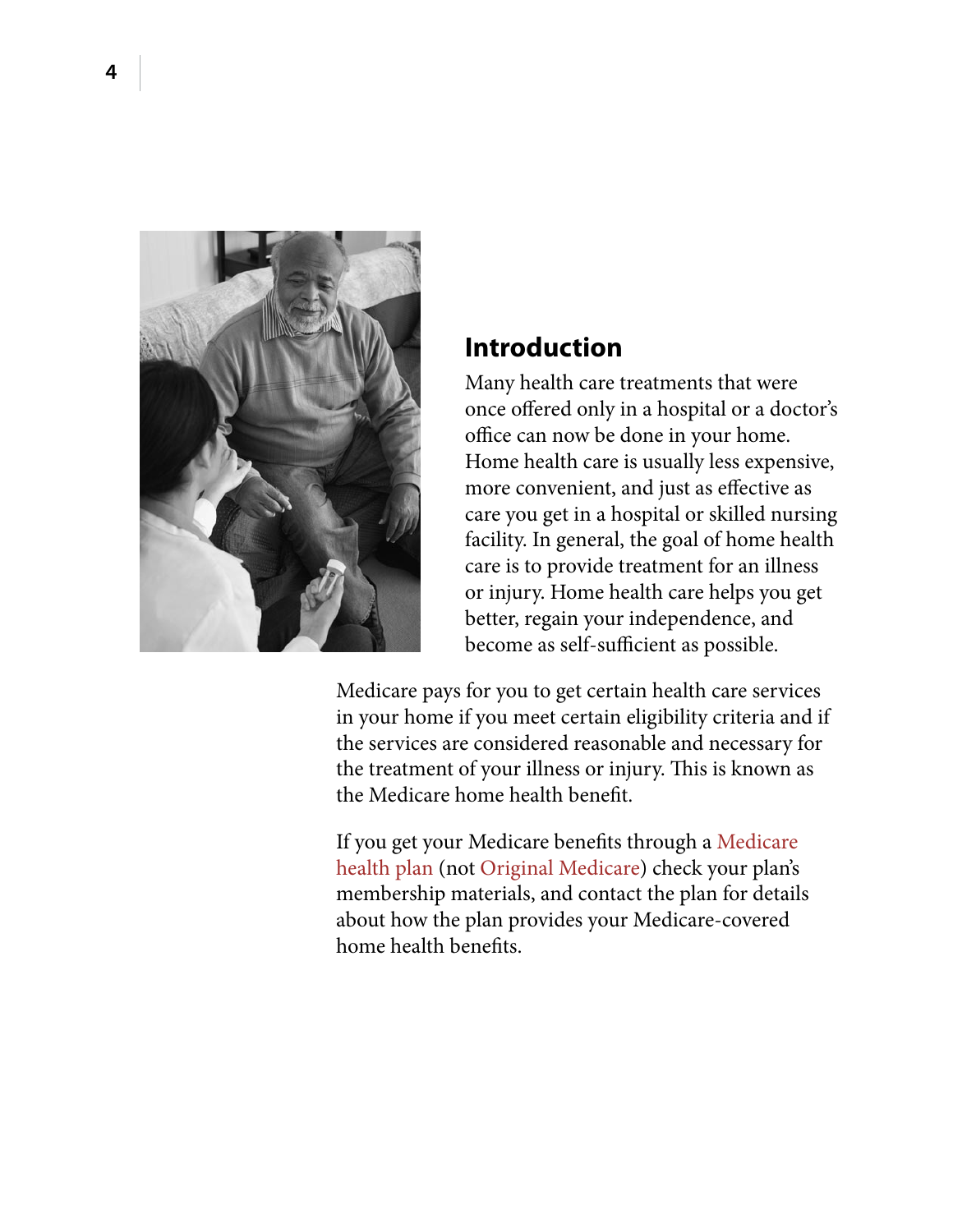## <span id="page-4-0"></span>**Section 1: Medicare Coverage of Home Health Care**

## **Who's eligible?**

If you have Medicare, you can use your home health benefits if you meet all the following conditions:

- 1. You must be under the care of a doctor, and you must be getting services under a plan of care established and reviewed regularly by a doctor.
- 2. You must need, and a doctor must certify that you need, one or more of the following.
	- Intermittent skilled nursing care
	- Physical therapy
	- Speech-language pathology services
	- Continued occupational therapy

See [page 8](#page-7-0) for more detail on these services.

- 3. The home health agency caring for you must be approved by Medicare (Medicare-certified).
- 4. You must be homebound, and a doctor must certify that you're homebound. To be homebound means the following:
	- Leaving your home isn't recommended because of your condition.
	- Your condition keeps you from leaving home without help (such as using a wheelchair or walker, needing special transportation, or getting help from another person).
	- Leaving home takes a considerable and taxing effort.

A person may leave home for medical treatment or short, infrequent absences for non-medical reasons, such as attending religious services. You can still get home health care if you attend adult day care, but you would get the home care services in your home.

Words in red are defined on pages 29–30.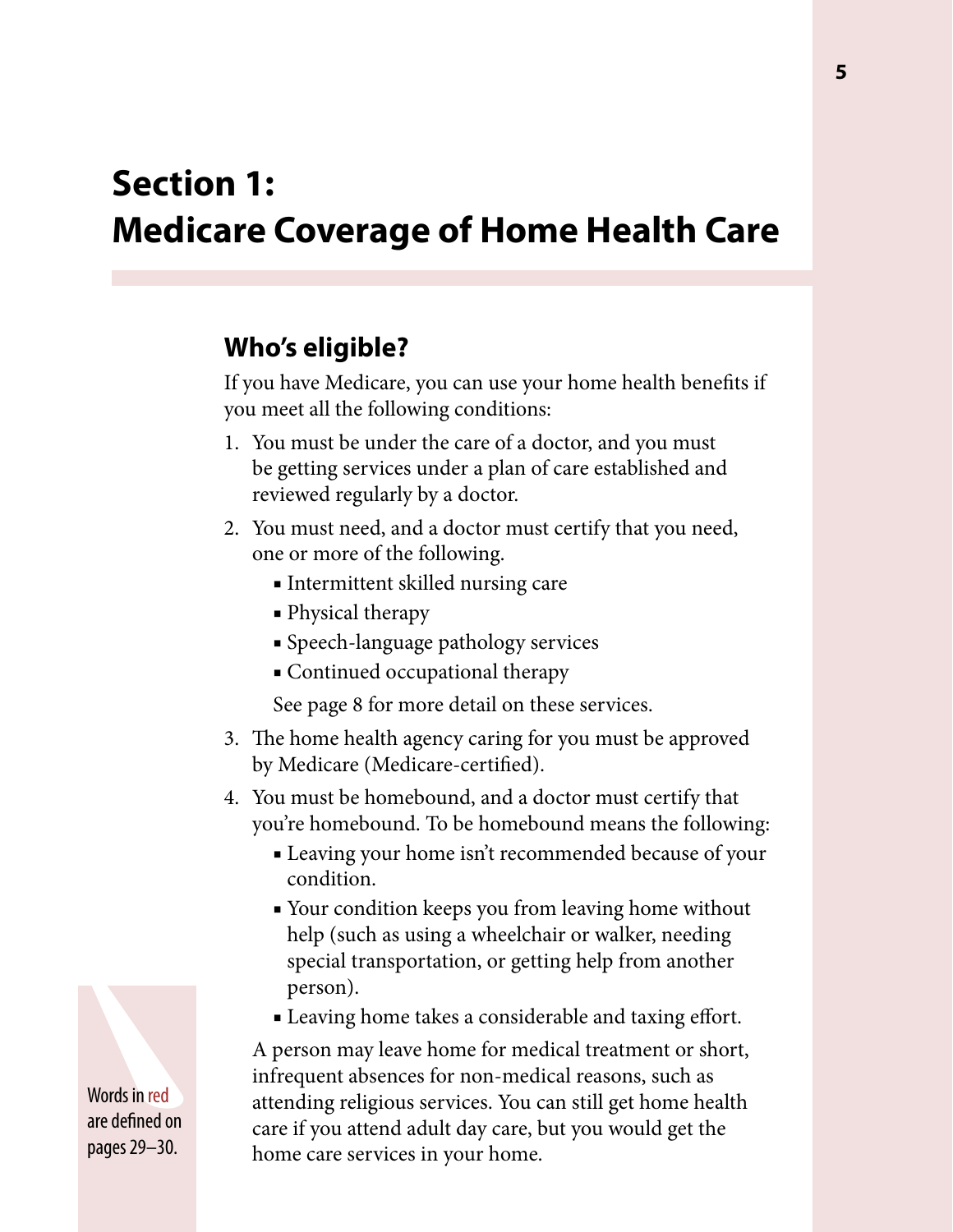## <span id="page-5-0"></span>**Eligibility is also based on the amount of services you need**

If you meet the conditions above, Medicare pays for your covered home health services for as long as you're eligible and your doctor certifies you need them. If you need more than part-time or "intermittent" skilled nursing care, you aren't eligible for the home health benefit.

To decide whether you're eligible for home health care, Medicare defines part-time or "intermittent" as skilled nursing care that's needed or given on fewer than 7 days each week or less than 8 hours each day over a period of 21 days (or less) with some exceptions in special circumstances.

Hour and day limits may be extended in exceptional circumstances when your doctor can predict when your need for care will end.

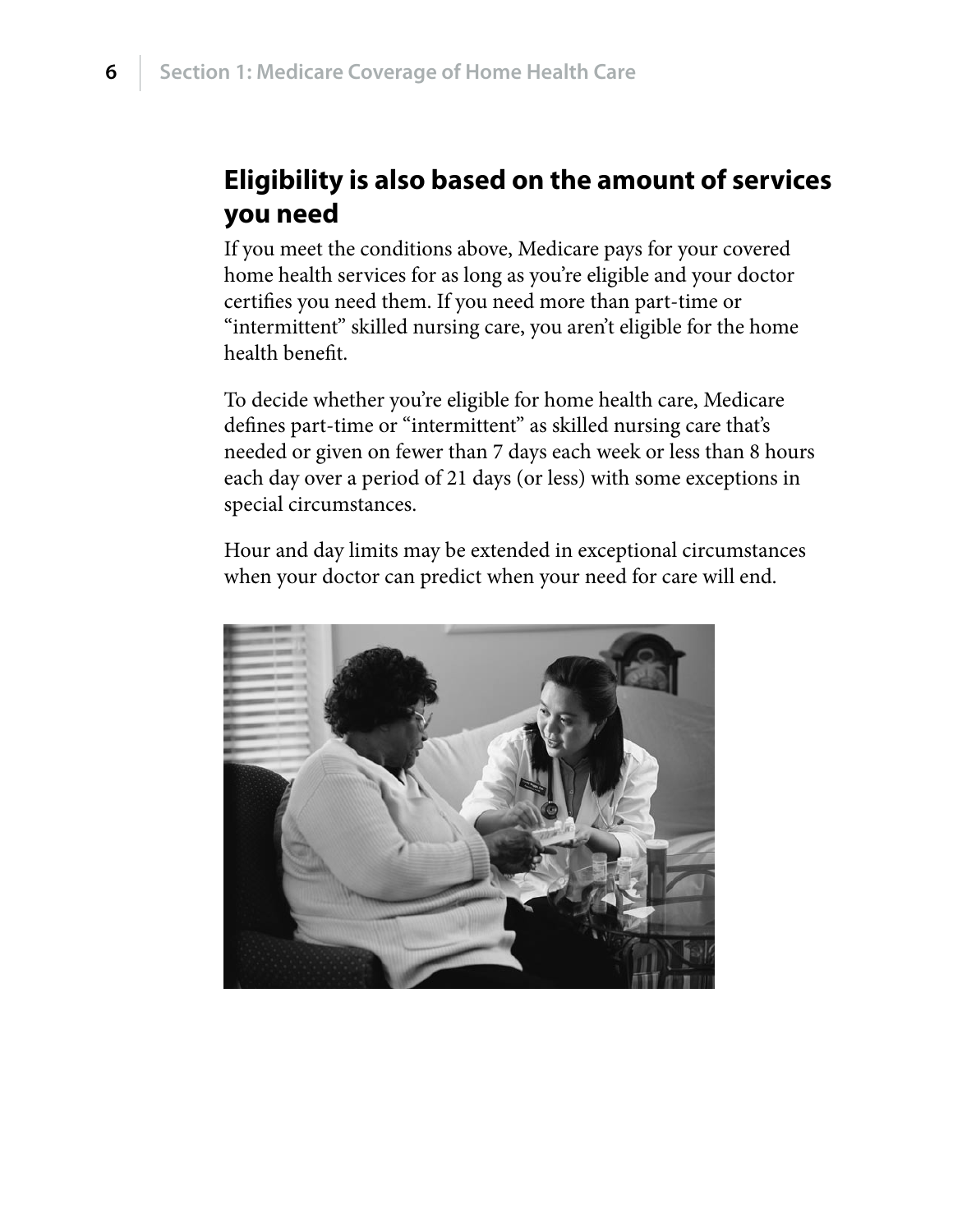### <span id="page-6-0"></span>**How Medicare pays for home health care**

In [Original Medicare,](#page-29-1) Medicare pays your Medicare-certified home health agency one payment for covered services you get during a 60-day period. This 60-day period is called an "episode of care." The payment is based on your condition and care needs.

Getting treatment from a home health agency that's Medicarecertified can reduce your out-of-pocket costs. A Medicare-certified home health agency agrees to the following conditions:

- To be paid by Medicare
- To accept only the amount Medicare approves for their services

Medicare's home health benefit only pays for services provided by the home health agency. Other medical services, such as visits to your doctor, are generally still covered by your other Medicare benefits. Look in your copy of the "Medicare & You" handbook, mailed to each Medicare household every fall, for information on how these services are covered under Medicare. To view or print this booklet, visit [http://go.usa.gov/iDJ.](http://go.usa.gov/iDJ) You can also call 1-800-MEDICARE (1-800-633-4227) if you have questions about your Medicare benefits. TTY users should call 1-877-486-2048.

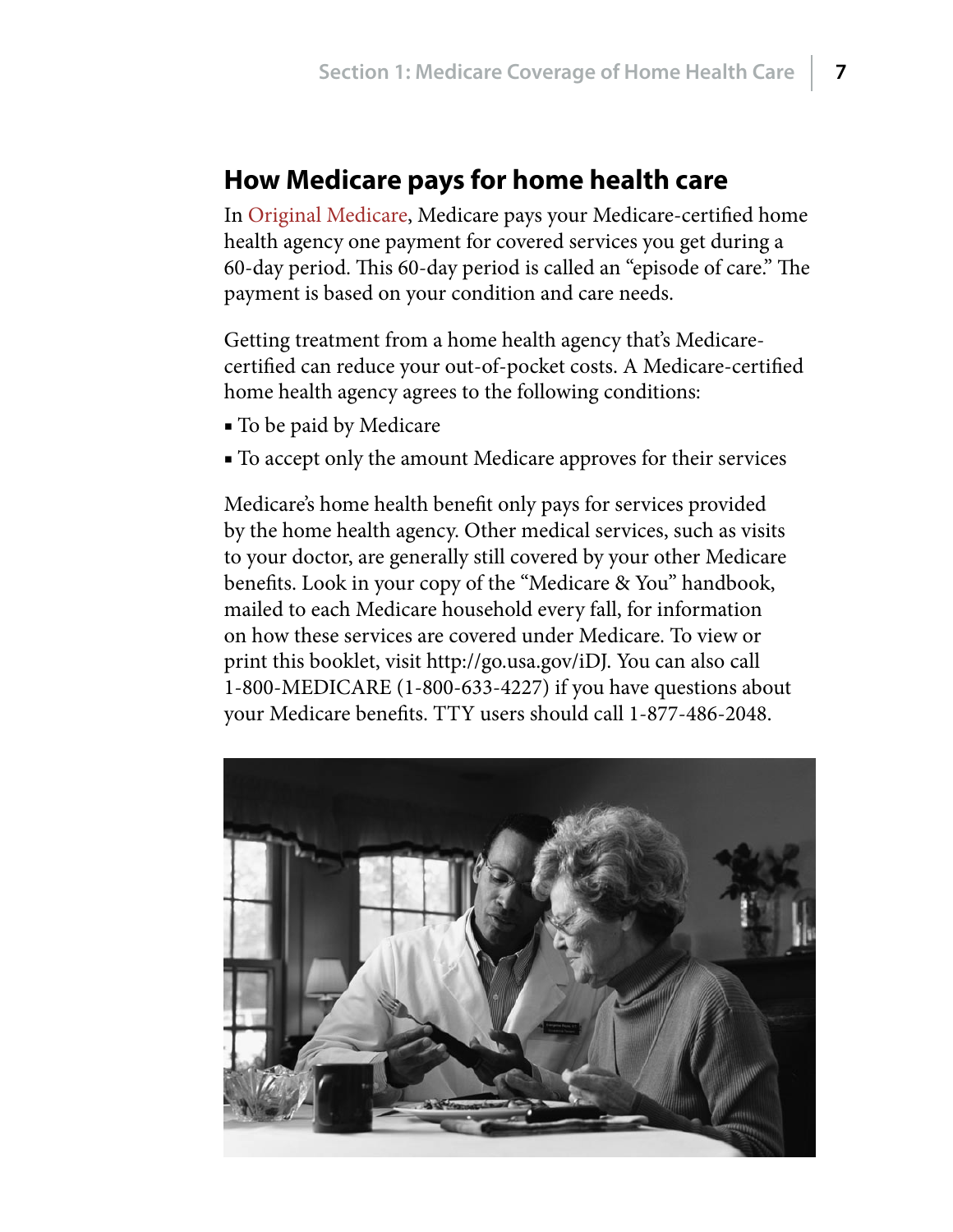### <span id="page-7-0"></span>**What Medicare covers**

If you're eligible for Medicare-covered home health care (see [page](#page-4-0) 5), Medicare covers the following services if they're reasonable and necessary for the treatment of your illness or injury:

**EXECTED FIRELY SKILLED IS SET UP:** Skilled nursing services are covered when they're given on a part-time or intermittent basis. In order for skilled nursing care to be covered by the Medicare home health benefit, your care must be necessary and ordered by your doctor for your specific condition. You must **not** need full time nursing care and you must be homebound. See [page 5](#page-4-0).

Skilled nursing services are given by either a registered nurse (RN) or a licensed practical nurse (LPN). If you get services from a LPN, your care will be supervised by a RN. Home health nurses provide direct care and teach you and your caregivers about your care. They also manage, observe, and evaluate your care. Examples of skilled nursing care include: giving IV drugs, shots, or tube feedings; changing dressings; and teaching about prescription drugs or diabetes care. Any service that could be done safely by a non-medical person (or by yourself) without the supervision of a nurse, **isn't** skilled nursing care.

Home health aide services may be covered when given on a part-time or intermittent basis if needed as support services for skilled nursing care. Home health aide services must be part of the care for your illness or injury. Medicare doesn't cover home health aide services unless you're also getting skilled care such as nursing care or other physical therapy, occupational therapy, or speech-language pathology services from the home health agency.

- **Physical therapy, occupational therapy, and speech-language pathology services.** Medicare uses the following criteria to assess whether these therapy services are reasonable and necessary in the home setting:
	- 1. The therapy services must be a specific, safe, and effective treatment for your condition.
	- 2. The therapy services must be complex or your condition must require services that can safely and effectively be performed only by qualified therapists.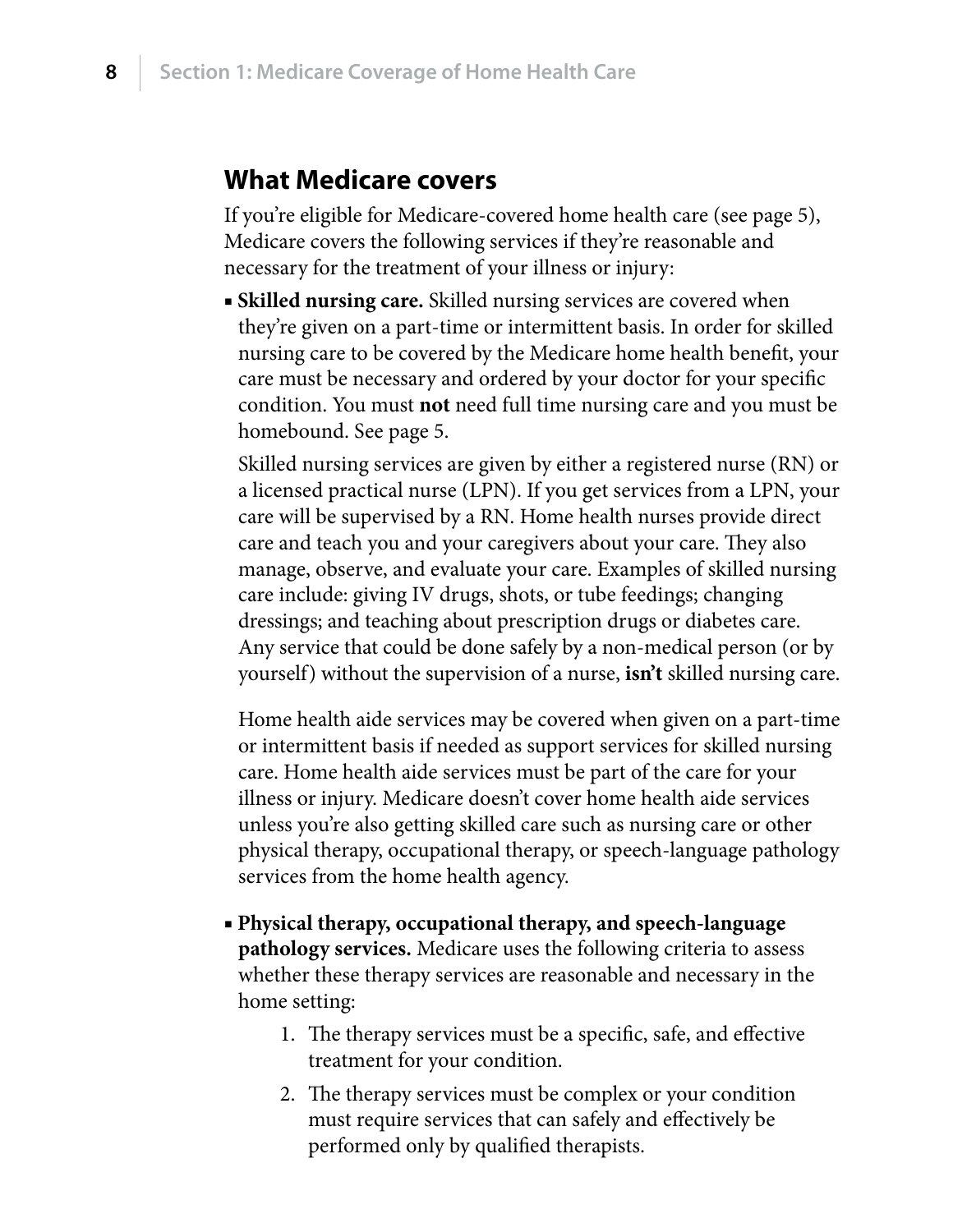- <span id="page-8-0"></span>3. One of the three following conditions must exist:
	- It's expected that your condition will improve in a reasonable and generally-predictable period of time.
	- Your condition requires a skilled therapist to safely and effectively establish a maintenance program.
	- Your condition requires a skilled therapist to safely and effectively perform maintenance therapy.
- 4. The amount, frequency, and duration of the services must be reasonable.
- **Medical social services.** These services are covered when given under the direction of a doctor to help you with social and emotional concerns related to your illness. This might include counseling or help finding resources in your community.
- **Medical supplies.** Supplies, like wound dressings, are covered when they are ordered as part of your care.

[Durable medical equipment](#page-28-1), when ordered by a doctor, is paid separately by Medicare. This equipment must meet certain criteria to be covered. Medicare usually pays 80% of the Medicare-approved amount for certain pieces of medical equipment, such as a wheelchair or walker. If your home health agency doesn't supply durable medical equipment directly, the home health agency staff will usually arrange for a home equipment supplier to bring the items you need to your home.

**Note:** Before your home health care begins, the home health agency should tell you how much of your bill Medicare will pay. The agency should also tell you if any items or services they give you aren't covered by Medicare, and how much you will have to pay for them. This should be explained by both talking with you and in writing.

**Note:** The home health agency is responsible for meeting **all** your medical, nursing, rehabilitative, social, and discharge planning needs, as reflected in your home health plan of care. See [page](#page-18-0) 19. This includes skilled therapy services for a condition that may not be the primary reason for getting home health services. Home health agencies are required to perform a comprehensive assessment of each of your care needs when you're admitted to the home health agency, and communicate those needs to the doctor responsible for the plan of care. After that, home health agencies are required to routinely assess your needs.

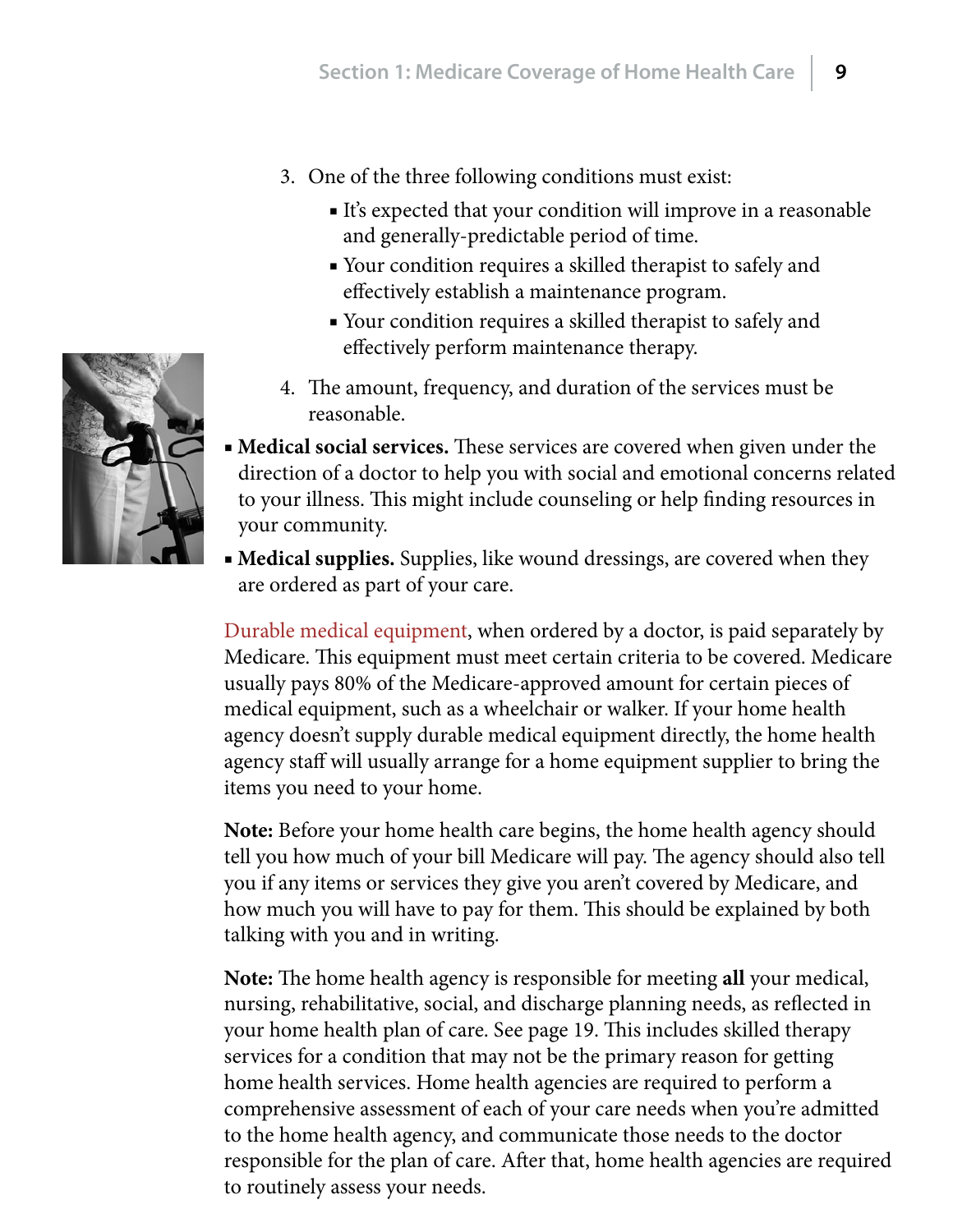### <span id="page-9-0"></span>**What isn't covered?**

Below are some examples of what Medicare doesn't pay for:

- 24-hour-a-day care at home.
- Meals delivered to your home.
- Homemaker services like shopping, cleaning, and laundry when this is the only care you need, and when these services aren't related to your plan of care. See [page 19.](#page-18-0)
- Personal care given by home health aides like bathing, dressing, and using the bathroom when this is the only care you need.

Talk to your doctor or the home health agency if you have questions about whether certain services are covered. You can also call 1-800-MEDICARE (1-800-633-4227). TTY users should call 1-877-486-2048.

**Note:** If you have a [Medigap](#page-29-2) (Medicare Supplement Insurance) policy or other health insurance coverage, be sure to tell your doctor or other health care provider so your bills get paid correctly.

### **What you have to pay**

You may be billed for the following:

- Medical services and supplies that Medicare doesn't pay for when you agree to pay out of pocket for them. The home health agency should give you a notice called the Home Health Advance Beneficiary Notice (HHABN) before giving you services and supplies that Medicare doesn't cover. See [page 11](#page-10-0).
- 20% of the Medicare-approved amount for Medicare-covered medical equipment such as wheelchairs, walkers, and oxygen equipment.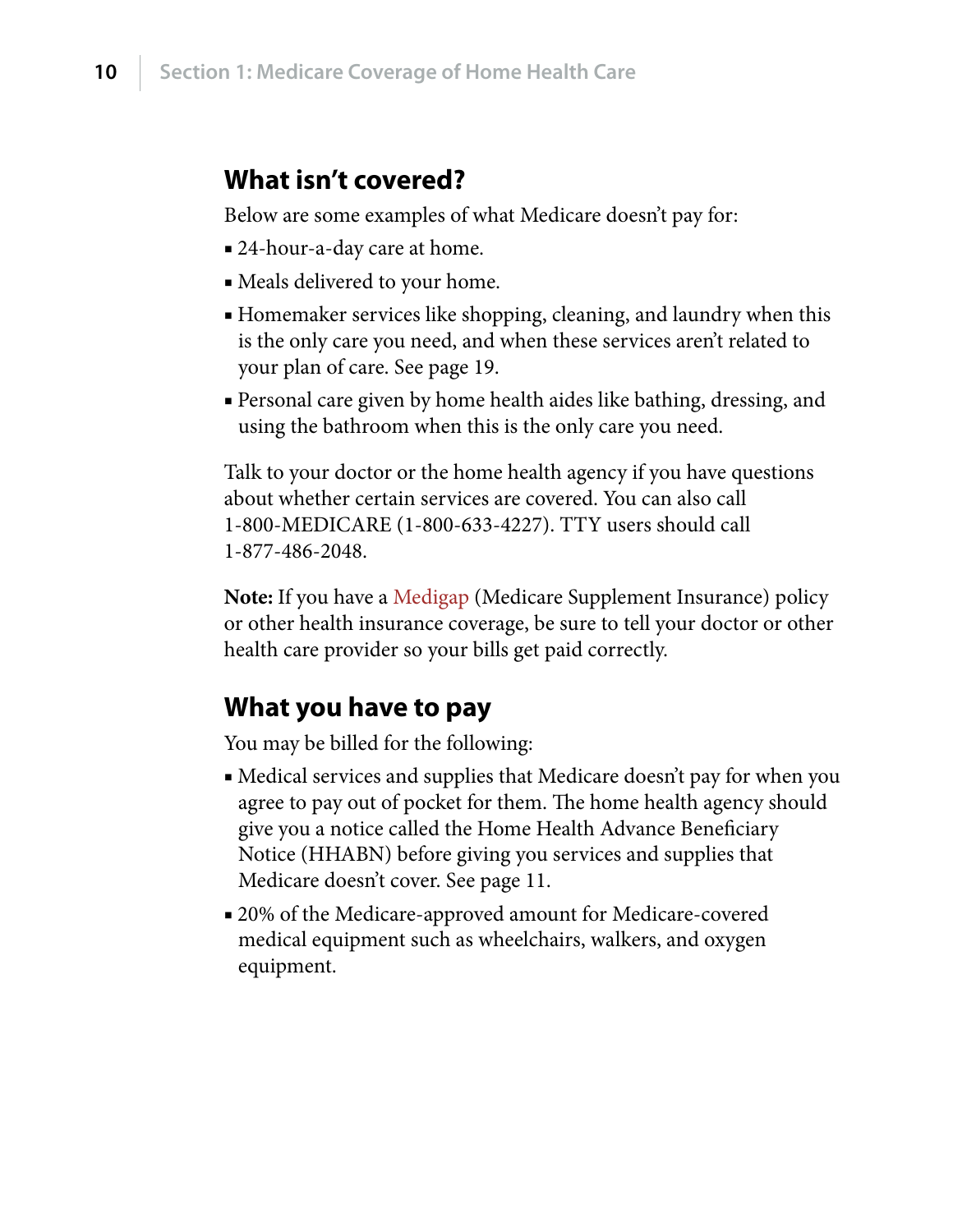## <span id="page-10-0"></span>**Home Health Advance Beneficiary Notice**

The home health agency should give you a written notice called a Home Health Advance Beneficiary Notice (HHABN) in the following situations:

- The home health agency reduces or stops providing you with some home health services or supplies for business-related reasons while continuing other home health services.
- The home health agency reduces or stops providing home health services or supplies because your doctor has changed your orders.
- The home health agency plans to give you a home health service or supply that Medicare probably won't pay for.

If a home health agency reduces or stops providing certain services or supplies, you may have the option to keep getting them. The HHABN will explain what service or supply is going to be reduced or stopped and give you instructions on what you can do if you want to keep getting the service or supply.

When you get an HHABN because Medicare isn't expected to pay for a medical service or supply, the notice should describe the service and/or supply, and explain why Medicare probably won't pay.

The HHABN gives clear directions for getting an official decision from Medicare about payment for home health services and supplies and for filing an [appeal](#page-28-2) if Medicare won't pay.

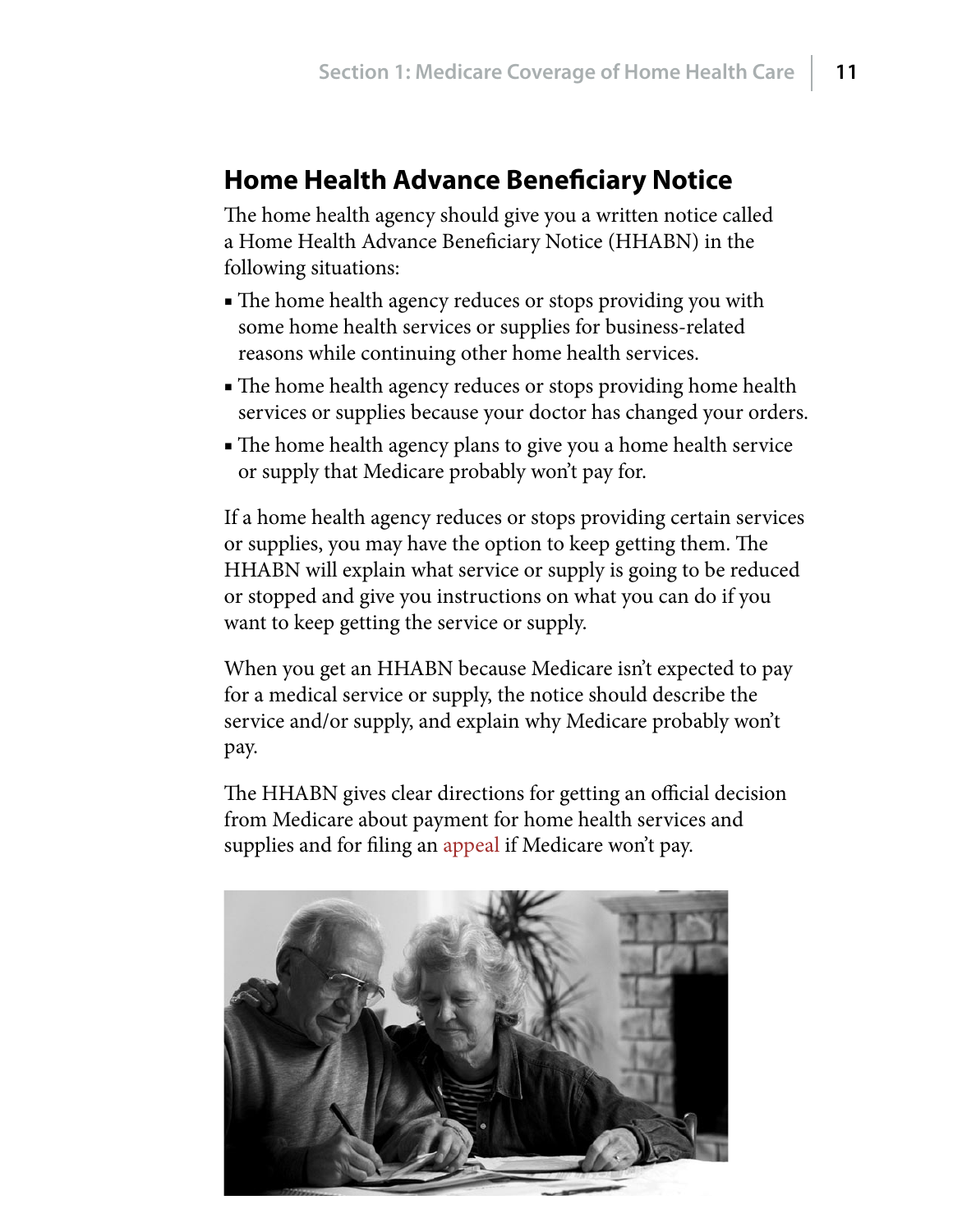## <span id="page-11-0"></span>**Home Health Advance Beneficiary Notice (continued)**

In general, to get an official decision on payment, you should do the following:

- Keep getting the home health services and/or supplies if you think you need them. The home health agency must tell you how much they will cost. Talk to your doctor and family about this decision.
- Understand you may have to pay the home health agency for these services and/or supplies.
- Ask the home health agency to send your claim to Medicare so that Medicare will make a decision about payment. You have the right to have the agency bill Medicare for your care.

If [Original Medicare](#page-29-1) pays for your care, you will get back all of your payments, except for any applicable coinsurance or deductibles, including any coinsurance payments you made for [durable medical](#page-28-1)  [equipment](#page-28-1).

## **Your right to a fast appeal**

When all your covered home health services are ending, you may have the right to a fast [appeal](#page-28-2) if you think these services are ending too soon. During a fast appeal, an independent reviewer called a Quality Improvement Organization (QIO) looks at your case and decides if you need home health services to continue. The QIO is a group of practicing doctors and other health care experts paid by the Federal government to check and improve the care given to Medicare patients.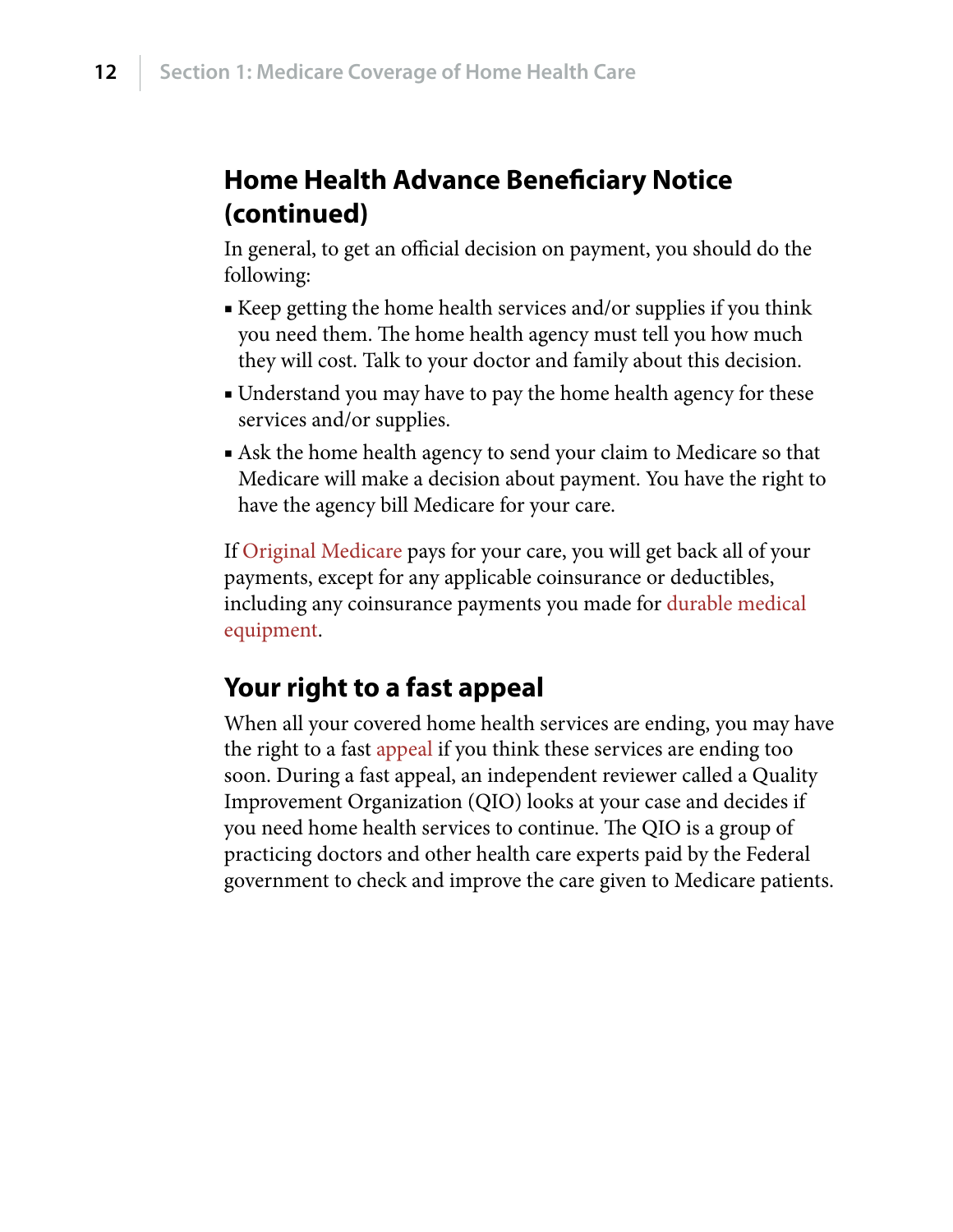<span id="page-12-0"></span>Your home health agency will give you a written notice called the Notice of Medicare Provider Non-Coverage at least 2 days before all covered services end. If you don't get this notice, ask for it. Read the notice carefully. It contains the following information:

- The date all your covered services will end
- How to ask for a fast [appeal](#page-28-2)
- Your right to get a detailed notice about why your services are ending

If you ask for a fast appeal, the Quality Improvement Organization (QIO) will ask for your opinion about why you believe coverage of your home health services should continue. The QIO will also look at your medical information and talk to your doctor. The QIO will notify you of its decision as soon as possible, generally no later than 2 days after the effective date of the Notice of Medicare Provider Non-Coverage.

**If the QIO decides your home health services should continue,** Medicare may continue to cover your home health care services except for any applicable coinsurance or deductibles.

**If the QIO decides that your coverage should end,** you will have to pay for any services you got after the date on the Notice of Medicare Provider Non-Coverage that says your covered services should end. You won't be responsible for paying for any covered services provided before that date.

You may stop getting services on or before the date given on the Notice of Medicare Provider Non-Coverage and avoid paying for any further services. Before giving you services that Medicare may not pay for, your home health agency should give you a Home Health Advance Beneficiary Notice (HHABN) with an estimate of how much these services will cost.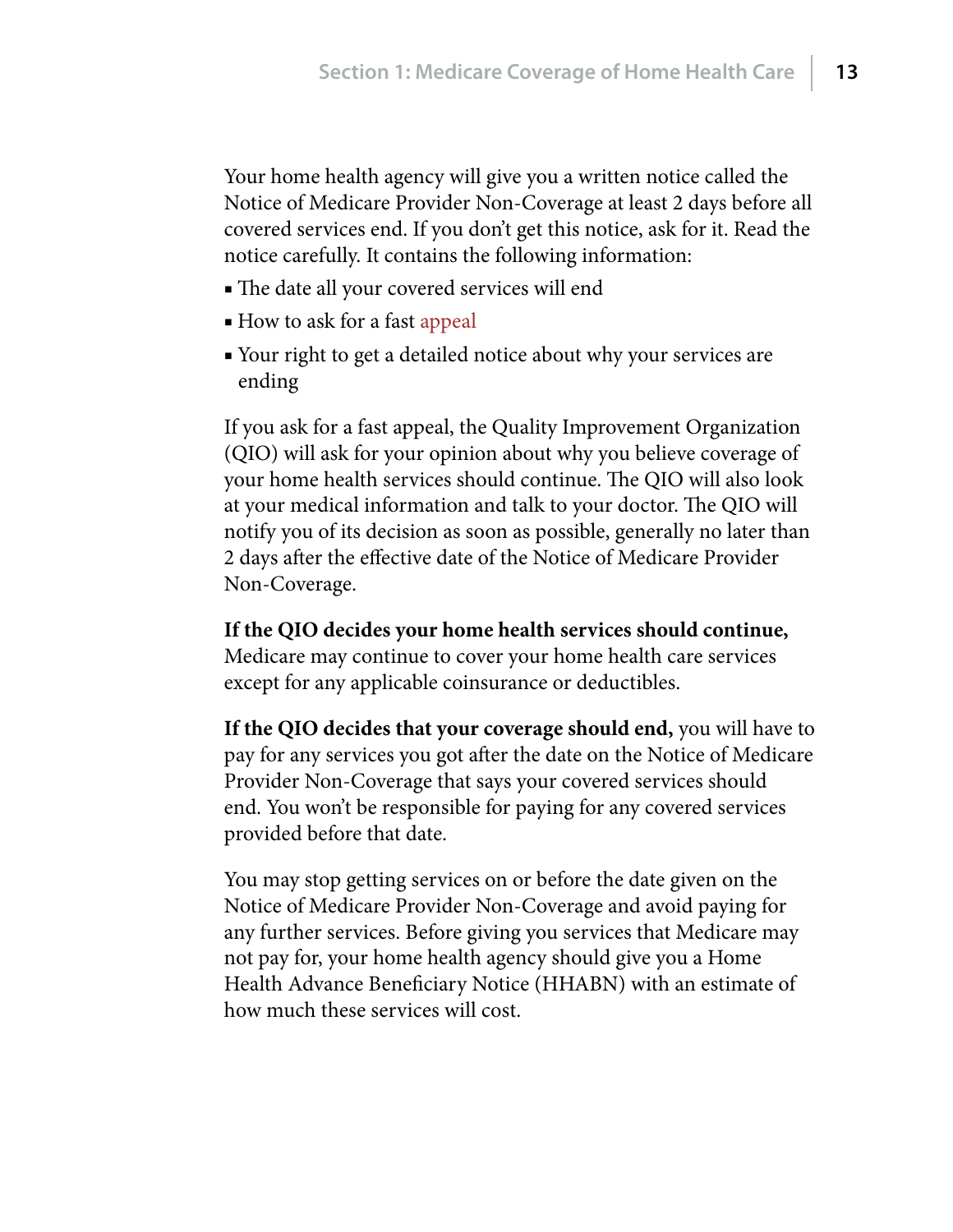### <span id="page-13-0"></span>**General Medicare appeal rights**

After Medicare makes a decision on a claim, you have the right to a fair, efficient, and timely process for appealing health care payment decisions or initial determinations on items or services you got.

You may [appeal](#page-28-2) if either of the following is true:

- A service or item you got isn't covered, and you think it should be.
- A service or item is denied, and you think it should be paid.

The company that handles claims for Medicare will send you a list of your claims, called The Medicare Summary Notice (MSN), every 3 months. This notice tells you if your claim is approved or denied. If the claim is denied, the reason for the denial will be included on the notice. The notice will also include information about how to file an appeal. Review this notice carefully, and follow the instructions to file an appeal.

You can file an appeal if you disagree with Medicare's decision on payment or coverage for the items or services you got. If you appeal, ask your doctor, health care provider, or supplier for any information that might help your case. You should keep a copy of everything you send to Medicare as part of your appeal.

For more information on your right to a fast appeal and other Medicare appeal rights, look at your "Medicare & You" handbook or "Your Medicare Rights and Protections" booklet. To view or print this booklet, visit<http://go.usa.gov/low>. You can also call 1-800-MEDICARE (1-800-633-4227). TTY users should call 1-877-486-2048.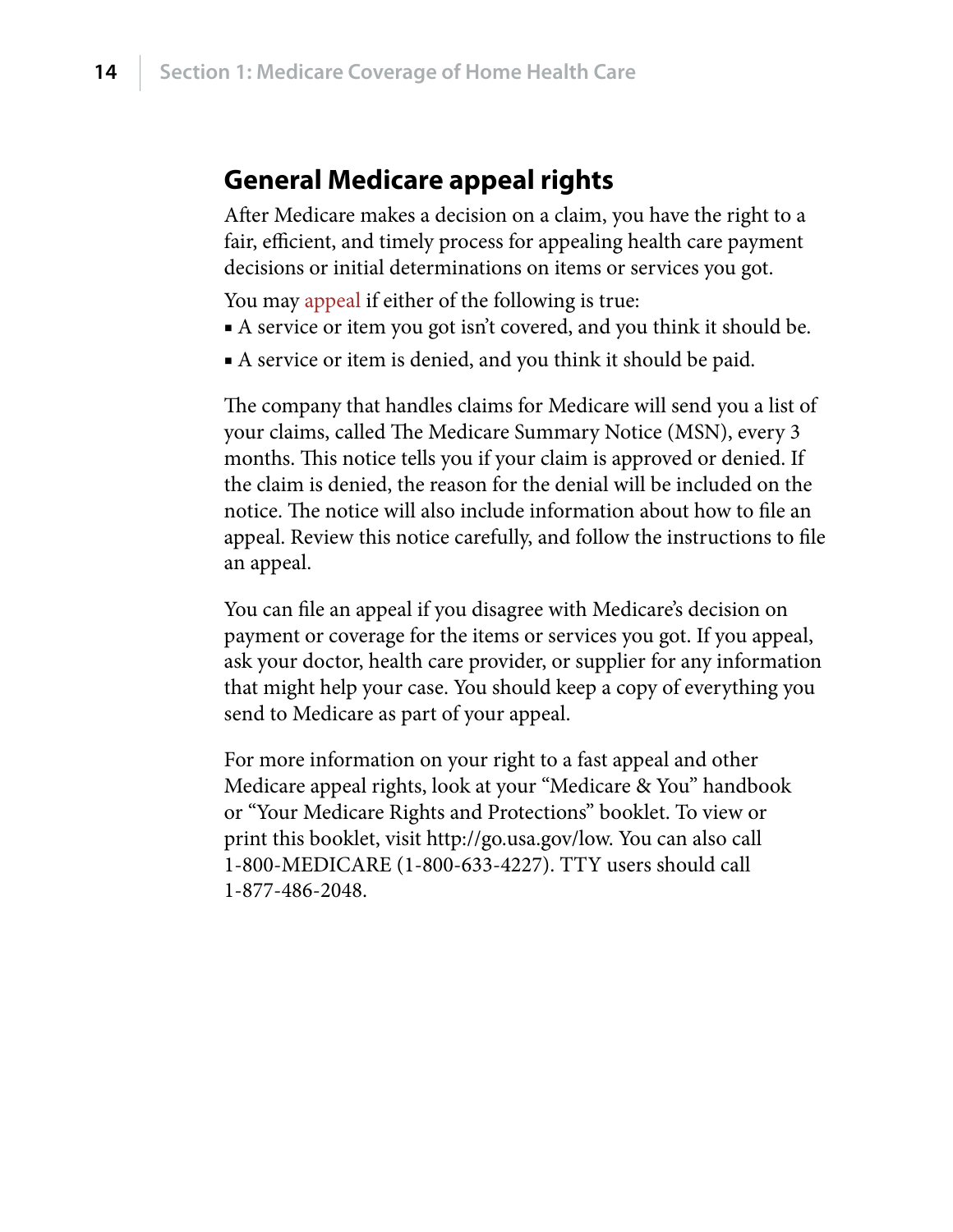## <span id="page-14-0"></span>**Section 2: Choosing a Home Health Agency**

## **Finding a Medicare-certified home health agency**

If your doctor decides you need home health care, you may choose an agency from the participating Medicare-certified home health agencies that serve your area. Home health agencies are certified to make sure they meet certain Federal health and safety requirements. Your choice should be honored by your doctor, hospital discharge planner, or other referring agency. You have a say in which agency you use, but your choices may be limited by agency availability, or by your insurance coverage. ([Medicare Advantage Plans](#page-28-3) or other [Medicare health plans](#page-29-0) may require that you get home health services from agencies they contract with.)

## **Comparing home health agencies**

Use Medicare's "Home Health Compare" web tool by visiting <www.medicare.gov/HHCompare>to compare home health agencies in your area. You can compare home health agencies by the types of services they offer and the quality of care they provide. Home Health Compare provides the following information about home health agencies:

- Name, address, and telephone number
- Services offered (such as nursing care, physical therapy, occupational therapy, speech-language pathology services, medical/social services, and home health aide services)
- Initial date of Medicare certification
- Type of ownership (For Profit, Government, Non-Profit)
- Information about the quality of care provided (quality measures)

Words in red are defined on pages 29–30.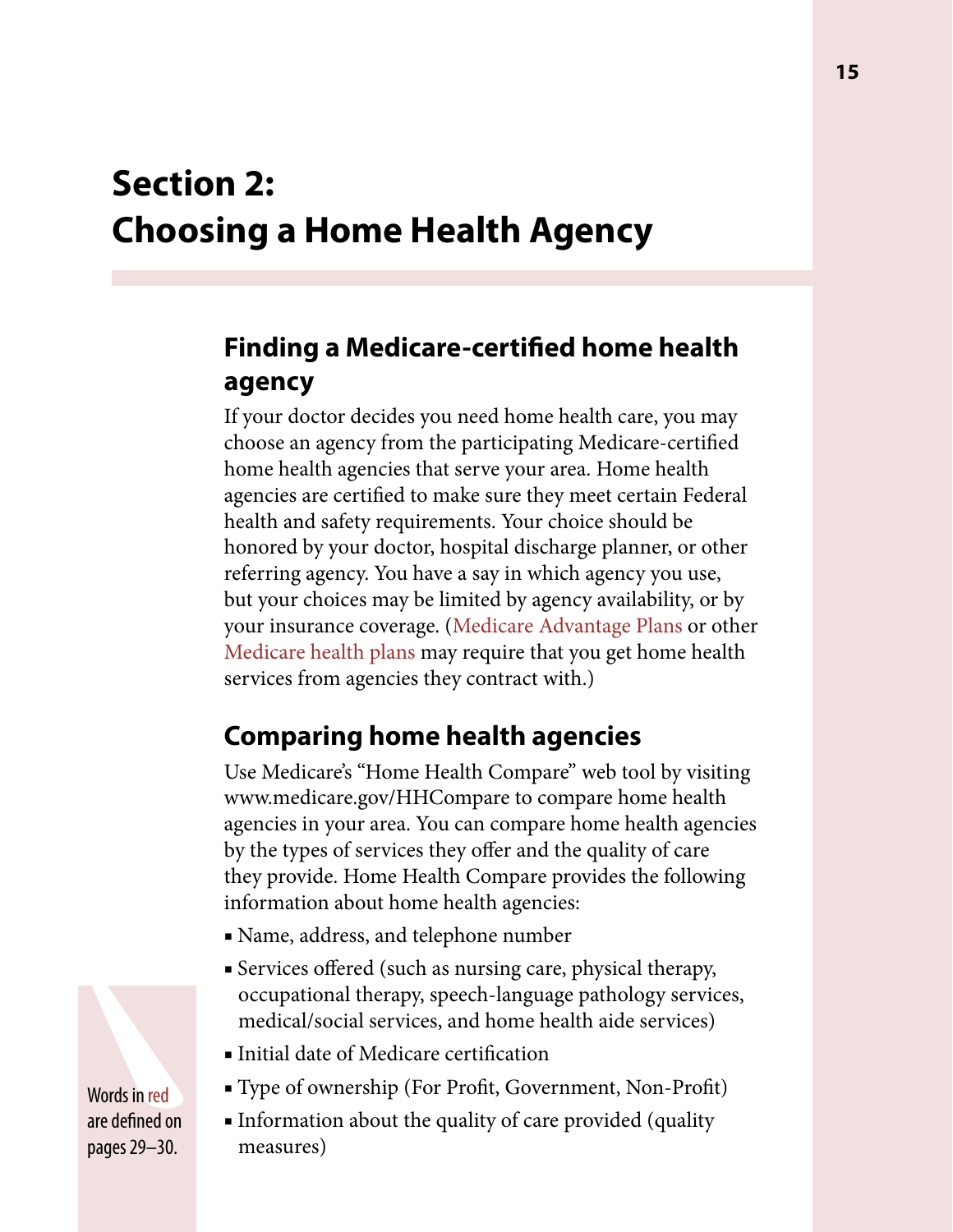## <span id="page-15-0"></span>**Comparing quality**

Some home health agencies do a better job of caring for their patients than others. Home health agencies give quality care when they give their patients care and treatment known to get the best results for each patient's condition. Use Home Health Compare to see how well home health agencies in your area care for their patients. You can compare agencies based on various measures of quality and against state and national averages.

Here's an example of the information you'll find on Home Health Compare:

| <b>Quality Measures</b>                                                         | Percentage<br>for XYZ<br><b>Home Care</b><br><b>Agency</b> | <b>State</b><br><b>Average</b> | <b>National</b><br><b>Average</b> |  |  |  |
|---------------------------------------------------------------------------------|------------------------------------------------------------|--------------------------------|-----------------------------------|--|--|--|
| <b>HIGHER PERCENTAGES ARE BETTER</b>                                            |                                                            |                                |                                   |  |  |  |
| Percentage of patients who<br>get better at walking or<br>moving around         | 71%                                                        | 76%                            | 82%                               |  |  |  |
| Percentage of patients who<br>get better at getting in and<br>out of bed        | 74%                                                        | 72%                            | 72%                               |  |  |  |
| Percentage of patients who<br>have less pain when moving<br>around              | 59%                                                        | 80%                            | 76%                               |  |  |  |
| Percentage of patients whose<br>wounds improved or healed<br>after an operation | 77%                                                        | 76%                            | 80%                               |  |  |  |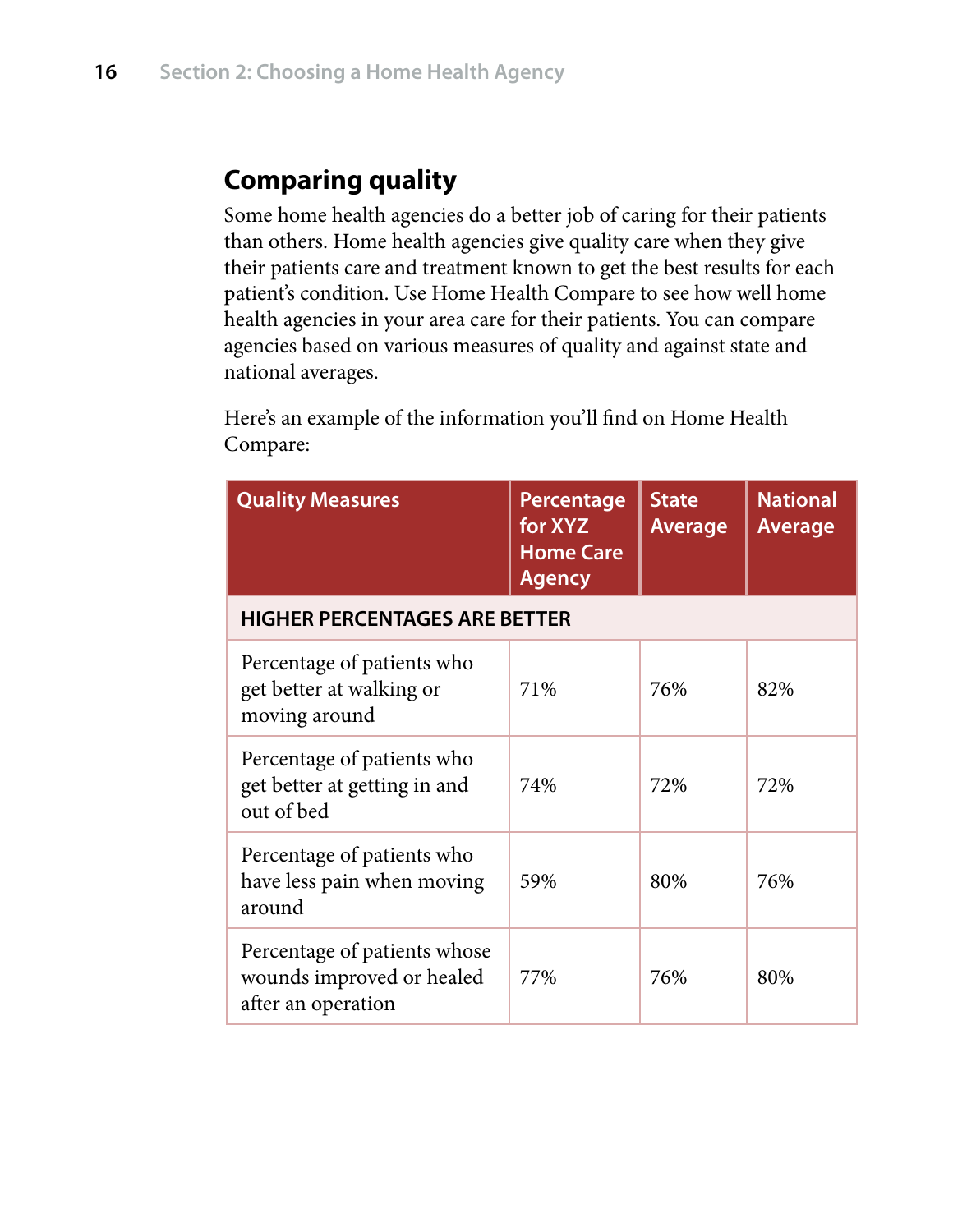## <span id="page-16-0"></span>**Home Health Agency Checklist**

Use this checklist when choosing a home health agency.

Name of the Home Health Agency\_\_\_\_\_\_\_\_\_\_\_\_\_\_\_\_\_\_\_\_\_\_\_\_\_\_\_\_\_\_\_\_\_\_\_\_\_\_\_

| Question                                                                                                                                  | <b>Yes</b> | <b>No</b> | <b>Comments</b> |
|-------------------------------------------------------------------------------------------------------------------------------------------|------------|-----------|-----------------|
| 1. Medicare-certified?                                                                                                                    |            |           |                 |
| 2. Medicaid-certified (if you have both<br>Medicare and Medicaid)?                                                                        |            |           |                 |
| 3. Offers the specific health care services<br>I need (like skilled nursing services or<br>physical therapy)?                             |            |           |                 |
| 4. Meets my special needs (like language or<br>cultural preferences)?                                                                     |            |           |                 |
| 5. Offers the personal care services I need<br>(like help bathing, dressing, and using the<br>bathroom)?                                  |            |           |                 |
| 6. Offers the support services I need, or can<br>help me arrange for additional services,<br>such as Meals on Wheels, that I may<br>need? |            |           |                 |
| 7. Has staff that can provide the type and<br>hours of care my doctor ordered and start<br>when I need them?                              |            |           |                 |
| 8. Is recommended by my hospital<br>discharge planner, doctor, or social<br>worker?                                                       |            |           |                 |
| 9. Has staff available at night and on<br>weekends for emergencies?                                                                       |            |           |                 |
| 10. Explained what my insurance will cover<br>and what I must pay out-of-pocket?                                                          |            |           |                 |
| 11. Does background checks on all staff?                                                                                                  |            |           |                 |
| 12. Has letters from satisfied patients, family<br>members, and doctors that testify to the<br>home health agency providing good care?    |            |           |                 |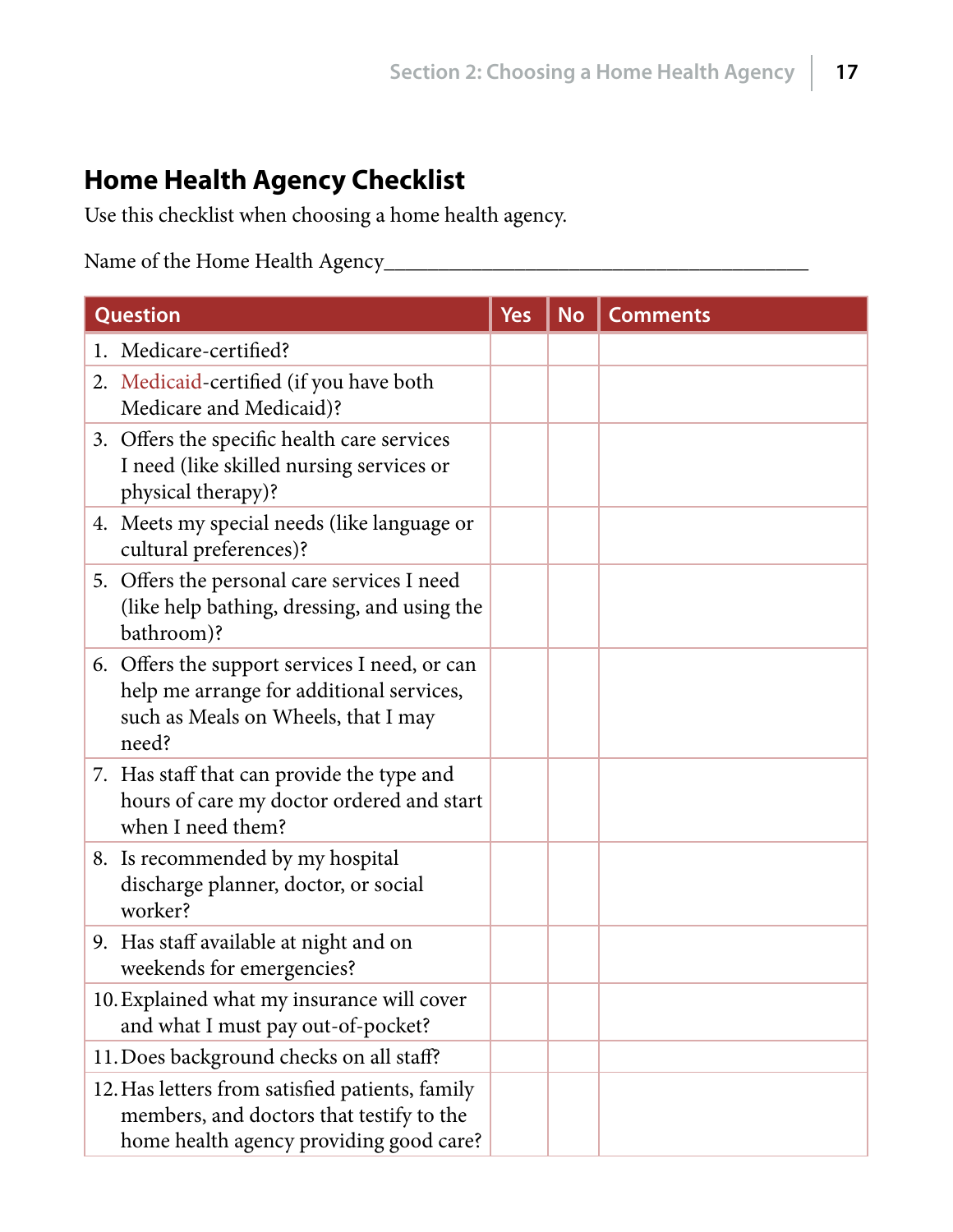### <span id="page-17-0"></span>**Special rules for home health care**

In general, most Medicare-certified home health agencies will accept all Medicare patients. An agency isn't required to accept a patient if it can't meet the patient's medical needs. An agency shouldn't refuse to take a specific Medicare patient because of the patient's condition, unless the agency would also refuse to take other patients with the same condition.

Medicare will only pay for you to get care from one home health agency at a time. You may decide to end your relationship with one agency and choose another at any time. Contact your doctor to get a referral to a new agency. You should tell both the agency you're leaving and the new agency you choose that you're changing home health agencies.

### **Find out more about home health agencies**

Your State Survey Agency, the agency that inspects and certifies home health agencies for Medicare, also has information about home health agencies. Ask them for the state survey report on the home health agency of interest to you. Call 1-800-MEDICARE (1-800-633-4227) to get your State Survey Agency's telephone number. TTY users should call 1-877-486-2048. You can also visit [www.medicare.gov.](www.medicare.gov)

In some cases, your local long-term care ombudsman may have information on the home health agencies in your area. Visit [www.ltcombudsman.org.](www.ltcombudsman.org) You can also call the Eldercare Locator at 1-800-677-1116, or visit [www.eldercare.gov.](www.eldercare.gov)

To find out more about home health agencies, you can do any of the following:

- Ask your doctor, hospital discharge planner, or social worker. Or, ask friends or family about their home health care experiences.
- Use a senior community referral service, or other community agencies that help you with your health care.
- Look in your telephone directory in the Yellow Pages under "home" care" or "home health care."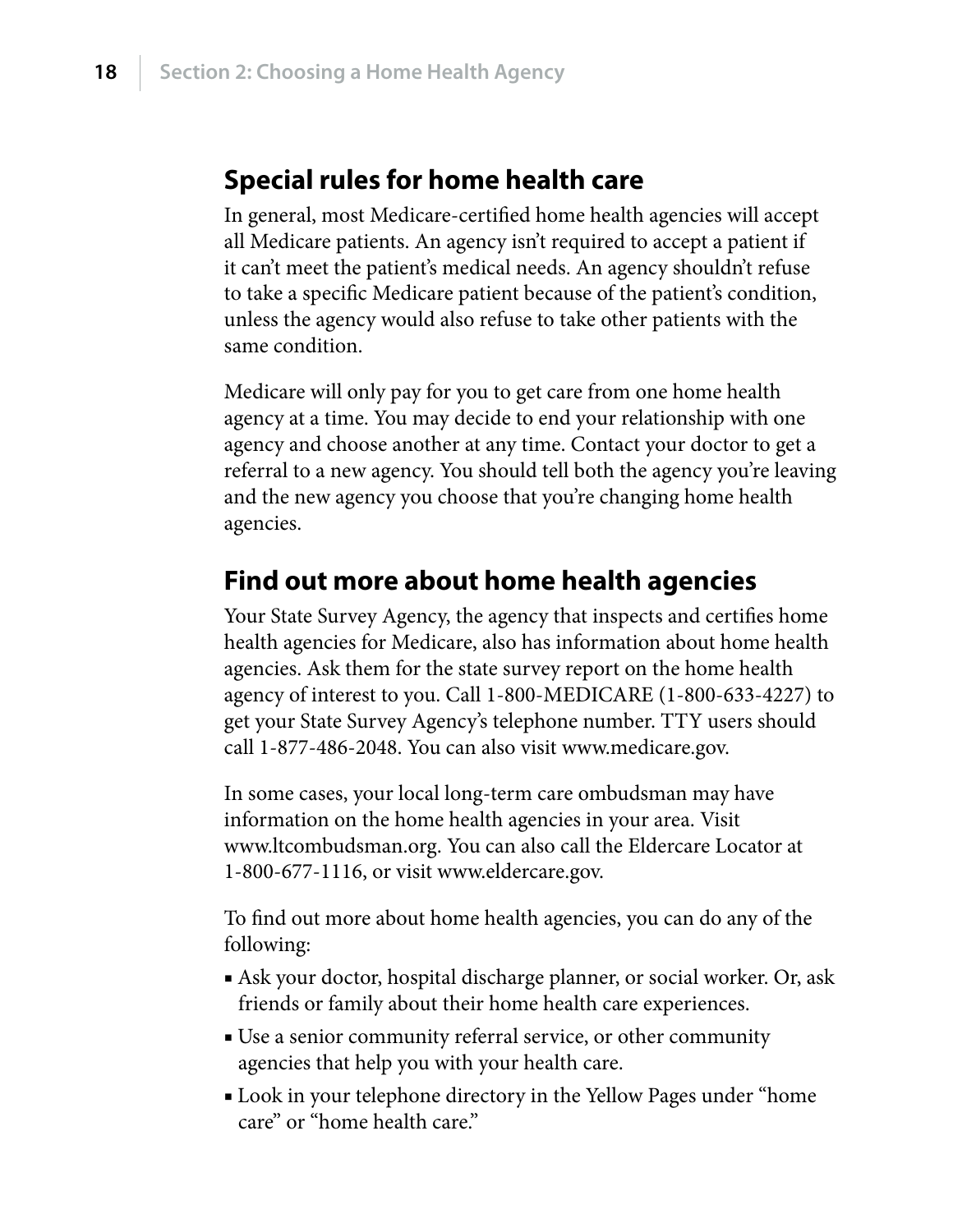## <span id="page-18-0"></span>**Section 3: Getting Home Health Care**

Usually, once your doctor refers you for home health services, staff from the home health agency will come to your home to talk to you about your needs and ask you some questions about your health. The home health agency will also talk to your doctor about your care and keep your doctor updated about your progress. Doctor's orders are needed to start care.

### **Your plan of care**

Your home health agency will work with you and your doctor to develop your plan of care. A plan of care lists what kind of services and care you should get for your health problem. You have the right to be involved in any decisions about your Your plan of care includes the following:

- What services you need
- Which health care professionals should give these services
- How often you will need the services
- The medical equipment you need
- What results your doctor expects from your treatment

Your home health agency must provide you with all the home care listed in your plan of care, including services and medical supplies. The agency may do this through its own staff or through an arrangement with another agency; or by hiring nurses, therapists, home health aides, and medical social service counselors to meet your needs.

Words in red are defined on pages 29–30.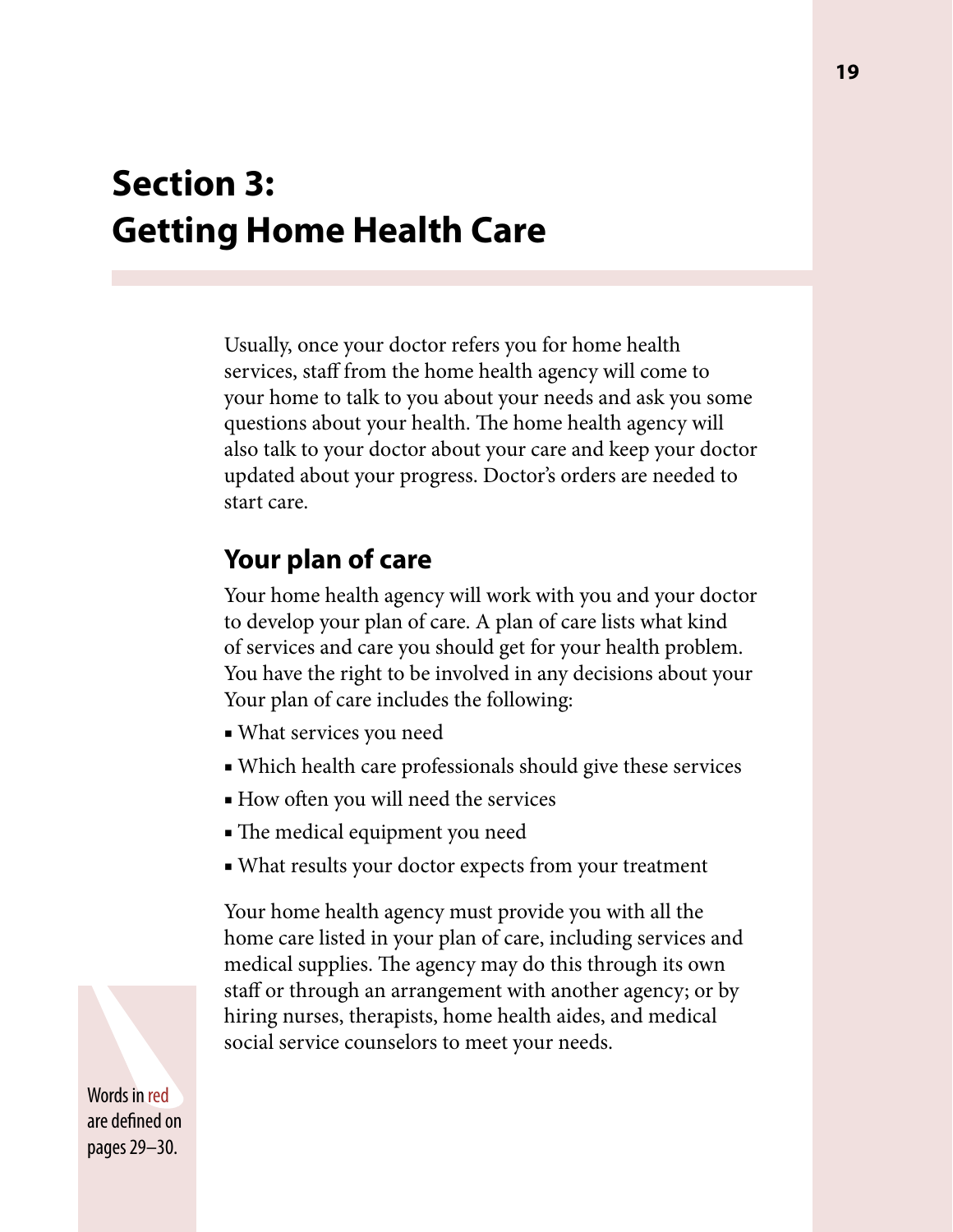### <span id="page-19-0"></span>**Your plan of care (continued)**

Your doctor and home health team review your plan of care as often as necessary, but at least once every 60 days. If your health problems change, the home health team should tell your doctor right away. Your plan of care will be reviewed and may change. Your home health team should only change your plan of care with your doctor's approval. Your home health team should also tell you about any changes in your plan of care. If you have a question about your care, or if you feel your needs aren't being met, talk to both your doctor and the home health team.

The home health team will teach you (and your family or friends who are helping you) to continue any care you may need, including wound care, therapy, and disease management. You should learn to recognize problems like infection or shortness of breath, and know what to do or whom to contact if they happen.

### **Your rights as a person with Medicare**

In general, as a person with Medicare getting home health care from a Medicare-certified home health agency, you're guaranteed certain rights, including the following:

- To get a written notice of your rights before your care starts
- To have your home and property treated with respect
- To be told, in advance, what care you will be getting and when your plan of care is going to change
- To participate in your care planning and treatment
- To get written information about your privacy rights and your appeal rights
- To have your personal information kept private
- To get written and verbal information about how much Medicare is expected to pay and how much you will have to pay for any services that you will be getting
- To make complaints about your care and have the home health agency follow up on them
- To know the phone number of the home-health hotline in your state where you can call with complaints or questions about your care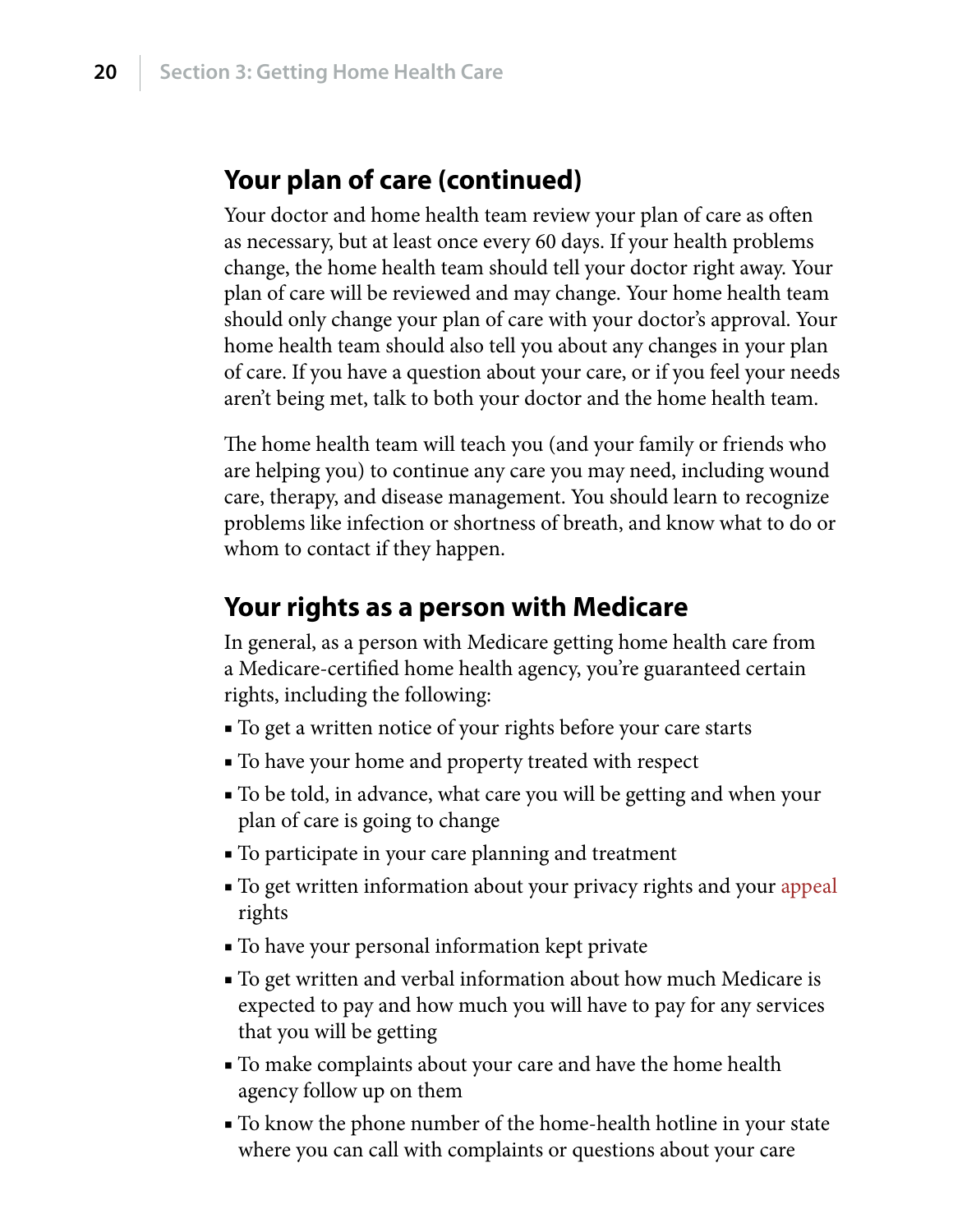<span id="page-20-0"></span>Read more about these rights and protections in the following publications:

- "Your Medicare Rights and Protections"—Visit <http://go.usa.gov/low>.
- "Medicare & You" handbook—Visit<http://go.usa.gov/iDJ>.

You can also call 1-800-MEDICARE (1-800-633-4227). TTY users should call 1-877-486-2048.

## **Where to file a complaint about the quality of your home health care**

If you have a complaint about the quality of care you're getting from a home health agency, you should call either of the following organizations:

- Your state home health hotline. Your home health agency should give you this number when you start getting home health services.
- The Quality Improvement Organization (QIO) in your state. The QIO is a group of practicing doctors and other health care experts paid by the Federal government to check and improve the care given to Medicare patients. To get the telephone number for your QIO, visit <www.medicare.gov>. You can also call 1-800-MEDICARE.

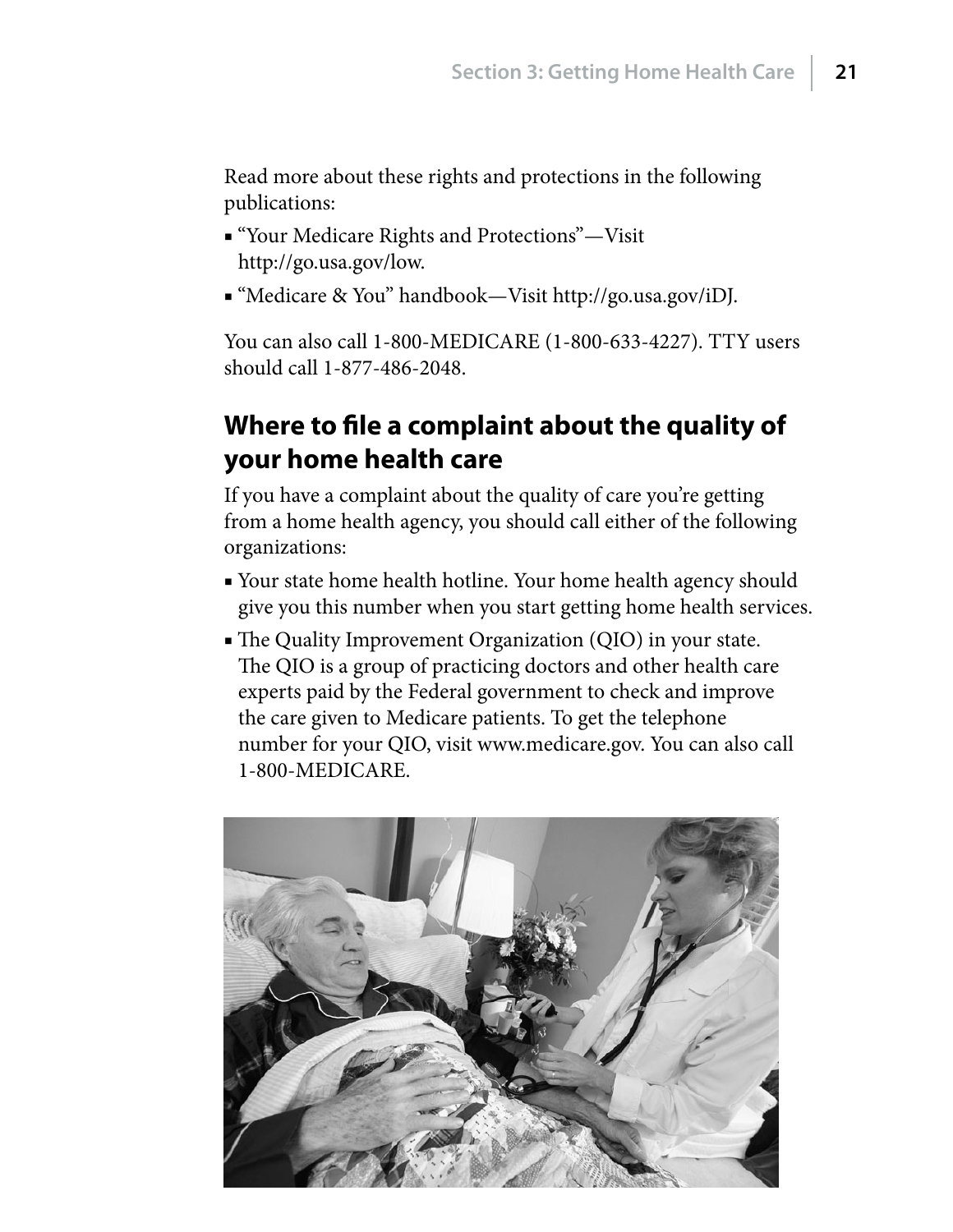## <span id="page-21-0"></span>**Home Health Care Checklist**

This checklist can help you (and your family or friends who are helping you) monitor your home health care. Use this checklist to help ensure that you're getting good quality home health care.

| When I get my home health care                                                                                                                                       | <b>Yes</b> | <b>No</b> | <b>Comments</b> |
|----------------------------------------------------------------------------------------------------------------------------------------------------------------------|------------|-----------|-----------------|
| 1. The staff is polite and treats me and my<br>family with respect.                                                                                                  |            |           |                 |
| 2. The staff explains my plan of care to<br>me and my family, lets us participate<br>in creating the plan of care, and lets us<br>know ahead of time of any changes. |            |           |                 |
| 3. The staff is properly trained and licensed<br>to perform the type of health care I need.                                                                          |            |           |                 |
| 4. The agency explains what to do if I have<br>a problem with the staff or the care I'm<br>getting.                                                                  |            |           |                 |
| 5. The agency responds quickly to my<br>requests.                                                                                                                    |            |           |                 |
| 6. The staff checks my physical and<br>emotional condition at each visit.                                                                                            |            |           |                 |
| 7. The staff responds quickly to changes in<br>my health or behavior.                                                                                                |            |           |                 |
| 8. The staff checks my home and suggests<br>changes to meet my special needs and to<br>ensure my safety.                                                             |            |           |                 |
| 9. The staff has told me what to do if I have<br>an emergency.                                                                                                       |            |           |                 |
| 10. The agency and its staff protect my<br>privacy.                                                                                                                  |            |           |                 |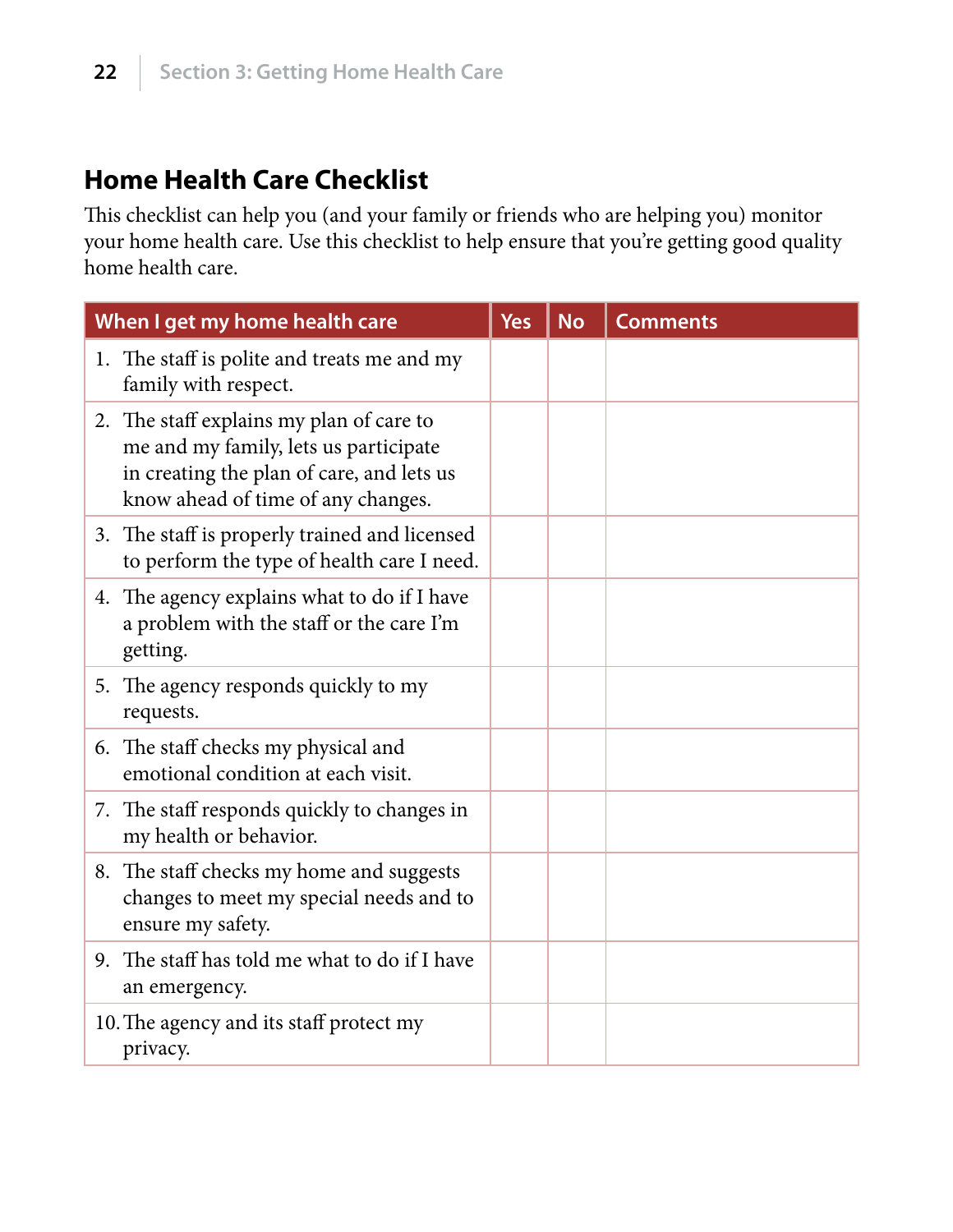## <span id="page-22-0"></span>**Section 4: Getting the Help You Need**

## **Extra Help paying for Medicare Prescription Drug Coverage (Part D)**

You may qualify for Extra Help, also called the low-income subsidy (LIS), from Medicare to pay prescription drug costs if your yearly income and resources are below the following limits in 2010:

- Single person—Income less than \$16,245 and resources less than \$12,510
- Married person living with a spouse—Income less than \$21,855 and resources less than \$25,010

These amounts may change in 2011. You may qualify even if you have a higher income (like if you still work, or if you live in Alaska or Hawaii, or have dependents living with you). Resources include money in a checking or savings account, stocks, and bonds. Resources **don't** include your home, car, household items, burial plot, up to \$1,500 for burial expenses (per person), or life insurance policies. For more information, call Social Security at 1-800-772-1213, or visit [www.socialsecurity.gov.](www.socialsecurity.gov) TTY users should call 1-800-325-0778. All information you share is confidential.

Words in red are defined on pages 29–30.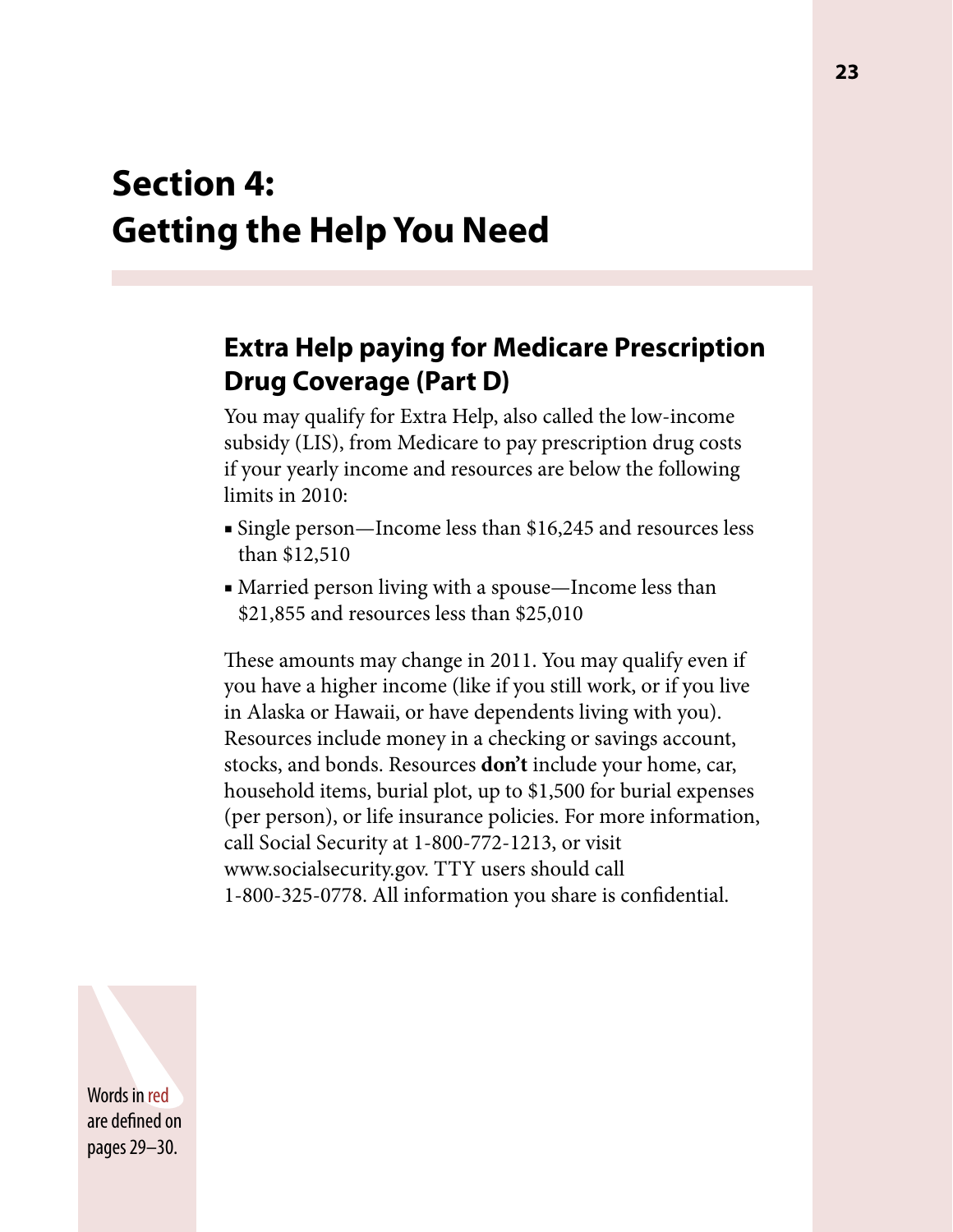### <span id="page-23-0"></span>**State Pharmacy Assistance Programs (SPAPs)**

Many states have State Pharmacy Assistance Programs (SPAPs) that help certain people pay for prescription drugs based on financial need, age, or medical condition. Each SPAP makes its own rules about how to provide drug coverage to its members. Depending on your state, the SPAP will help you in different ways. To find out about the SPAP in your state, call your [State Health Insurance Assistance](#page-29-3)  [Program \(SHIP\).](#page-29-3) To get their number, visit <www.medicare.gov>or call 1-800-MEDICARE (1-800-633-4227). TTY users should call 1-877-486-2048.

### **Medicaid**

[Medicaid](#page-28-4) is a joint Federal and state program that helps pay medical costs if you have limited income and resources and meet other requirements. Some people qualify for both Medicare and Medicaid (these people are called "dual eligibles").

- If you have Medicare and full Medicaid coverage, most of your health care costs are covered.
- Medicaid programs vary by state. They may also be called by different names, like "Medical Assistance" or "Medi-Cal."
- People with Medicaid may get coverage for services that Medicare doesn't fully cover, such as nursing home and home health care.
- Each state has different Medicaid income and resource limits and other eligibility requirements.
- In some states, you may need to apply for Medicare to be eligible for Medicaid.
- Call your State Medical Assistance (Medicaid) office for more information and to see if you qualify. Call 1-800-MEDICARE, and say "Medicaid" to get the telephone number for your State Medical Assistance (Medicaid) office. You can also visit<www.medicare.gov>.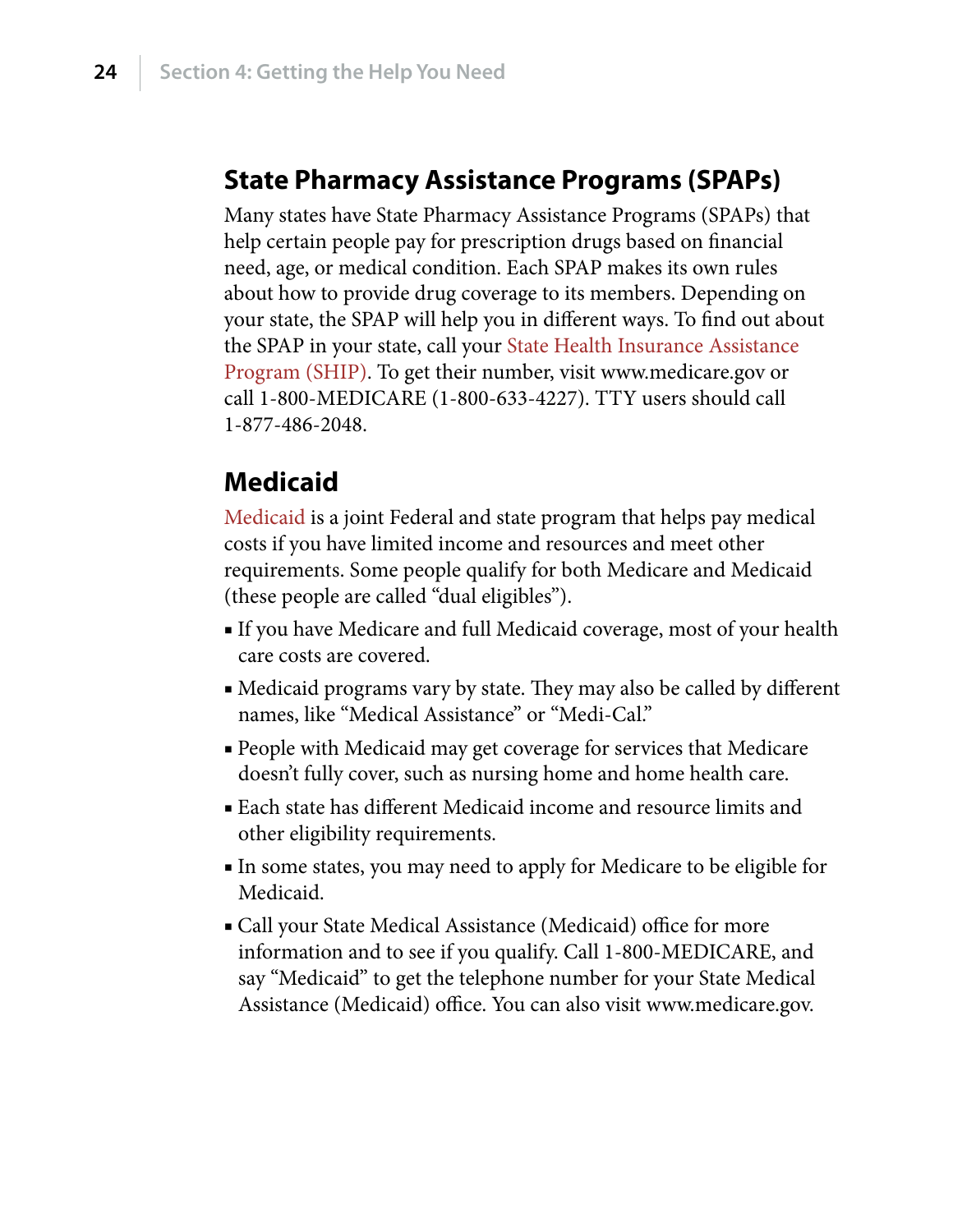## <span id="page-24-0"></span>**Medicare Savings Programs (Help with Medicare costs)**

States have programs that pay Medicare premiums and, in some cases, may also pay your Part A (Hospital Insurance) and Part B (Medical Insurance) deductibles and coinsurance. These programs help people with Medicare save money each year.

To qualify for a Medicare Savings Program, you must meet all of these conditions:

- Have Part A
- Single person—Have monthly income less than \$1,239 and resources less than \$8,100
- Married and living with a spouse—Have monthly income less than \$1,660 and resources less than \$12,910

**Note:** These amounts may change each year. Many states figure your income and resources differently or may not have limits at all, so you may qualify in your state even if your income is higher. Resources include money in a checking or savings account, stocks, and bonds. Resources don't include your home, car, burial plot, up to \$1,500 for burial expenses (per person), furniture, or other household items.

### **For more information**

- Call or visit your State Medical Assistance ([Medicaid](#page-28-4)) office, and ask for information on Medicare Savings Programs. The names of these programs and how they work may vary by state. Call if you think you qualify for any of these programs, even if you aren't sure.
- Call 1-800-MEDICARE (1-800-633-4227), and say "Medicaid" to get the telephone number for your state. TTY users should call 1-877-486-2048.
- Visit http://go.usa.gov/loA to view the brochure, "Get Help With Your Medicare Costs: Getting Started."
- Contact your [State Health Insurance Assistance Program \(SHIP\)](#page-29-3) for free health insurance counseling. To get their number, call 1-800-MEDICARE. You can also visit<www.medicare.gov>, and under "Help & Support" select "Useful Phone Numbers and Websites." Then, search by the word "organization" or "SHIP."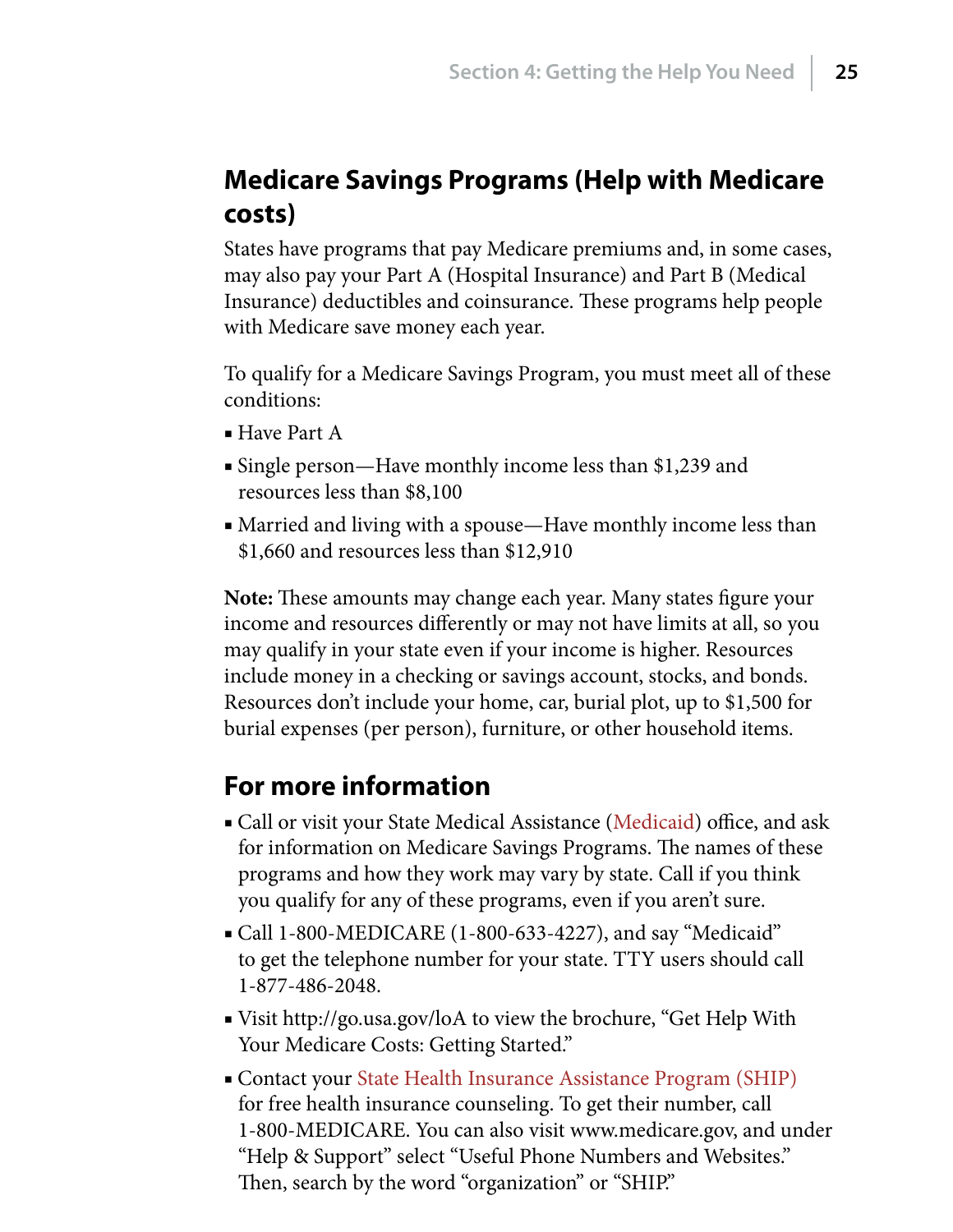### <span id="page-25-0"></span>**Help with questions about home health coverage**

If you have questions about your Medicare home health care benefits or coverage and you're in [Original Medicare,](#page-29-1) call 1-800-MEDICARE (1-800-633-4227). TTY users should call 1-877-486-2048. If you get your Medicare benefits through a Medicare health plan, call your plan.

You may also call the [State Health Insurance Assistance Program](#page-29-3)  [\(SHIP\).](#page-29-3) Every State and territory, plus Puerto Rico, the Virgin Islands, and the District of Columbia has a SHIP with counselors who can give you free health insurance information and help. The SHIP counselors answer questions about Medicare's home health benefits and what Medicare, [Medicaid,](#page-28-4) and other types of insurance pay for. In addition, these counselors help with the following:

- Medicare payment questions.
- Questions about buying a [Medigap](#page-29-2) (Medicare Supplement Insurance) policy or long-term care insurance.
- Concerns about payment denials and [appeals](#page-28-2).
- Medicare rights and protections.
- Complaints about your care or treatment.
- Choosing a [Medicare health plan](#page-29-0).

To get the telephone number for your SHIP, visit<www.medicare.gov> on the web, or call 1-800-MEDICARE.

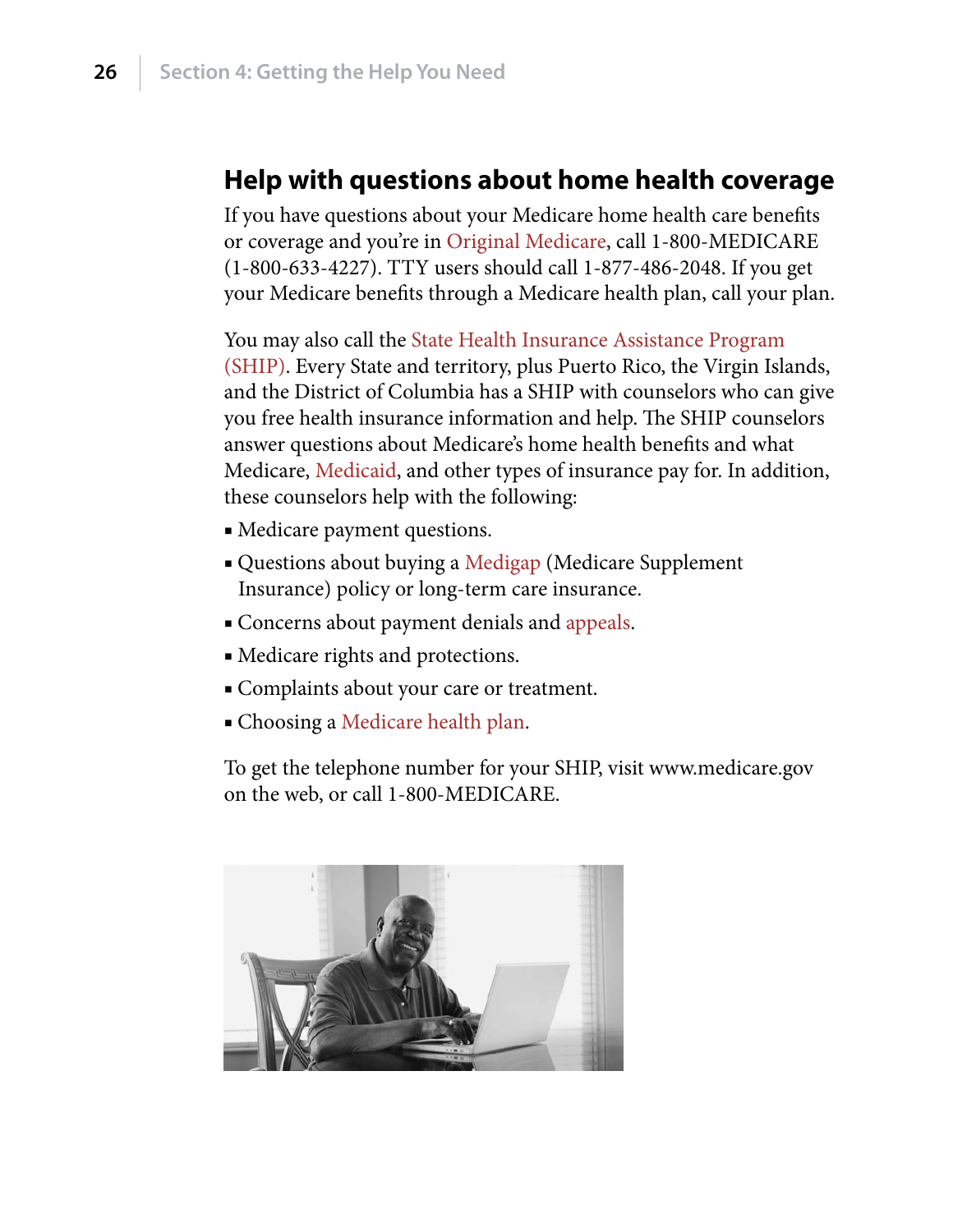### <span id="page-26-0"></span>**What you need to know about fraud**

In general, most home health agencies are honest and use correct billing information. Unfortunately, there may be some who commit fraud. Fraud wastes Medicare dollars and takes money that could be used to pay claims. You're important in the fight to prevent fraud, waste, and abuse in the Medicare Program.

You should look for the following:

- Home health visits that your doctor ordered, but that you didn't get.
- Visits by home health staff that you didn't request and that you don't need.
- Bills for services and equipment you never got.
- Fake signatures (yours or your doctor's) on medical forms or equipment orders.
- Pressure to accept items and services that you don't need or that Medicare doesn't cover.
- Items listed on your Medicare Summary Notice that you don't think you got or used.
- Home health services your doctor didn't order. The doctor who approves home health services for you should know you, and should be involved in your care. If your plan of care changes, make sure that your doctor was involved in making those changes.
- A home health agency that offers you free goods or services in exchange for your Medicare number. Treat your Medicare card like a credit card or cash. Never give your Medicare or [Medicaid](#page-28-4) number to people who tell you a service is free, and they need your number for their records.

The best way to protect your home health benefit is to know what Medicare covers and to know what your doctor has planned for you. If you don't understand something in your plan of care, ask questions.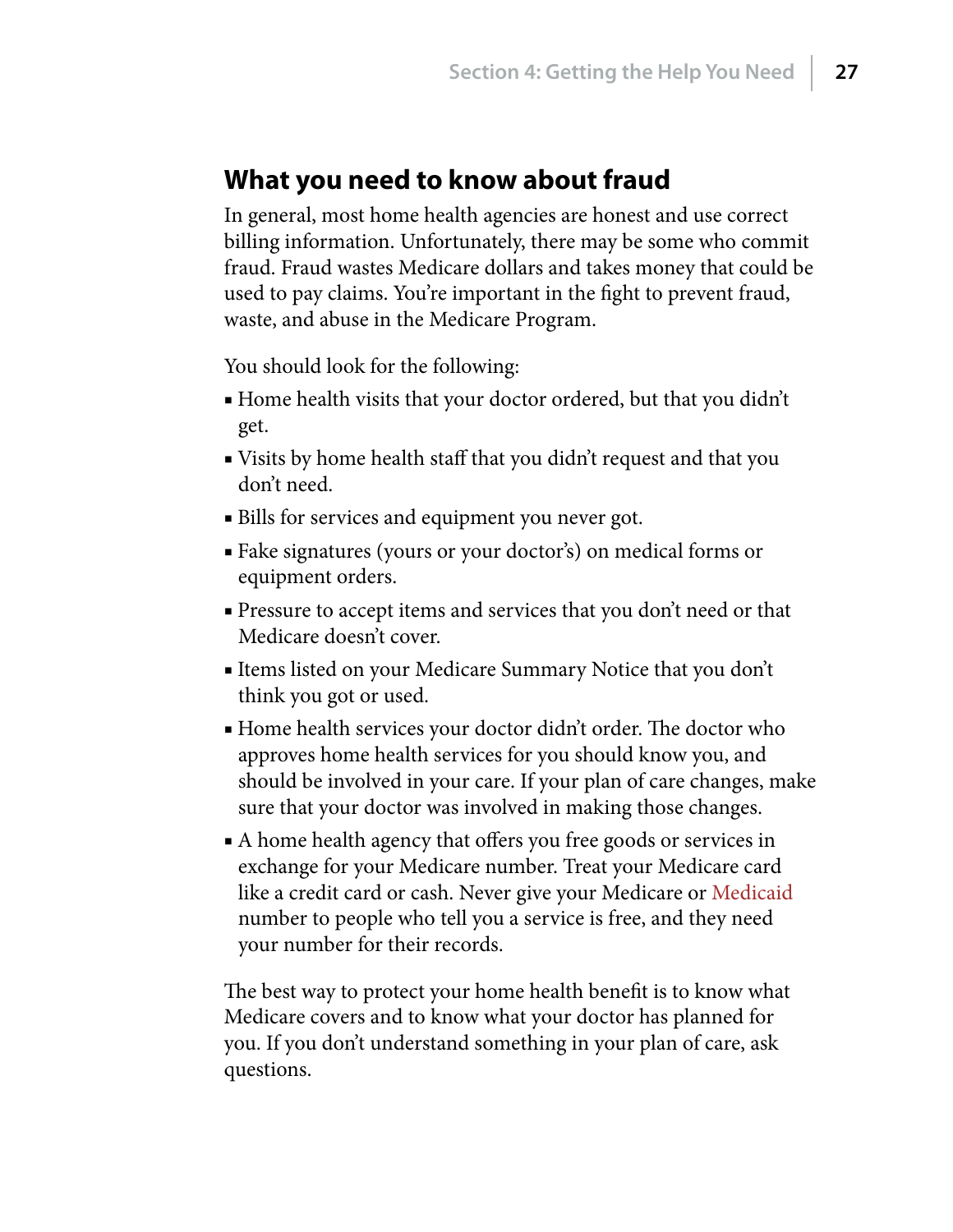## <span id="page-27-0"></span>**Reporting fraud**

If you suspect fraud, here's what you can do:

- Contact your home health agency to be sure the bill is correct.
- Call the Office of Inspector General Hotline: **By Phone:** 1-800-HHS-TIPS (1-800-447-8477) **By Fax:** 1-800-223-2164 (no more than 10 pages) **By E-Mail:** HHSTips@oig.hhs.gov **By Mail:** Office of the Inspector General HHS TIPS Hotline P.O. Box 23489 Washington, DC 20026 Please note that it is current Hotline policy not to respond directly to written communications.
- If you live in Florida, call Medicare's Florida Fraud Hotline: **By Phone:** 1-866-417-2078 **By E-Mail:** floridamedicarefraud@hp.com
- Call 1-800-MEDICARE (1-800-633-4227). TTY users should call 1-877-486-2048.

**Important:** If you're reporting a possible case of Medicare fraud, please provide as much identifying information as possible. Include the person or company's name, address, and phone number. Details should include the basics of who, what, when, where, why, and how.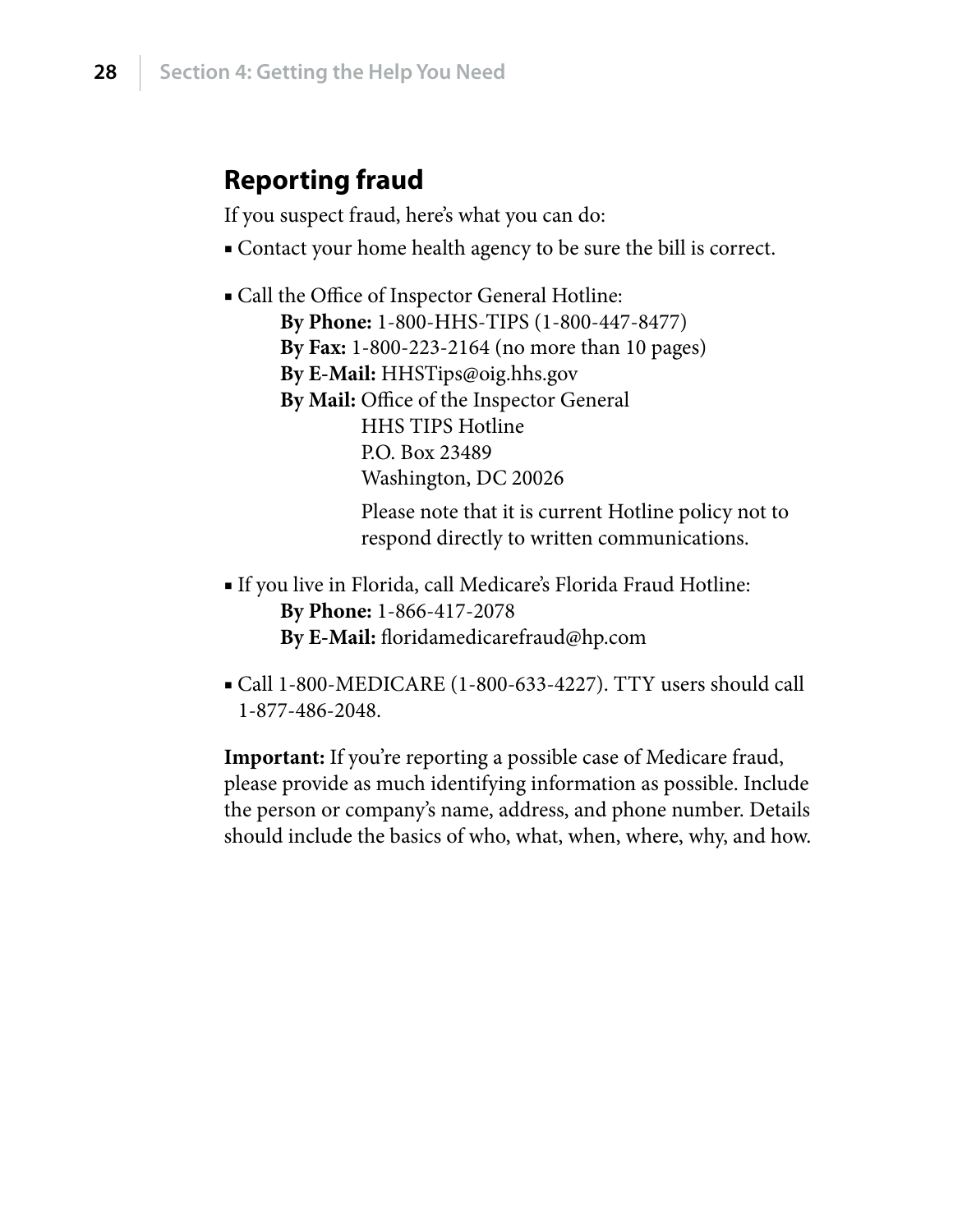## <span id="page-28-0"></span>**Definitions**

<span id="page-28-2"></span>**Appeal**—An appeal is the action you can take if you disagree with a coverage or payment decision made by Medicare, your Medicare health plan, or your Medicare Prescription Drug Plan. You can appeal if Medicare or your plan denies one of the following:

- Your request for a health care service, supply, or prescription that you think you should be able to get
- Your request for payment for health care or a prescription drug you already got
- Your request to change the amount you must pay for a prescription drug

You can also appeal if you are already getting coverage and Medicare or your plan stops paying.

<span id="page-28-1"></span>**Durable Medical Equipment**—Certain medical equipment, such as a walker, wheelchair, or hospital bed, that is ordered by your doctor for use in the home.

<span id="page-28-4"></span>**Medicaid**—A joint Federal and state program that helps with medical costs for some people with limited income and resources. Medicaid programs vary from state to state, but most health care costs are covered if you qualify for both Medicare and Medicaid.

<span id="page-28-3"></span>**Medicare Advantage Plan (Part C)**—A type of Medicare health plan offered by a private company that contracts with Medicare to provide you with all your Medicare Part A and Part B benefits. Medicare Advantage Plans include Health Maintenance Organizations, Preferred Provider Organizations, Private Fee-for-Service Plans, Special Needs Plans, and Medicare Medical Savings Account Plans. If you're enrolled in a Medicare Advantage Plan, Medicare services are covered through the plan and aren't paid for under Original Medicare. Most Medicare Advantage Plans offer prescription drug coverage.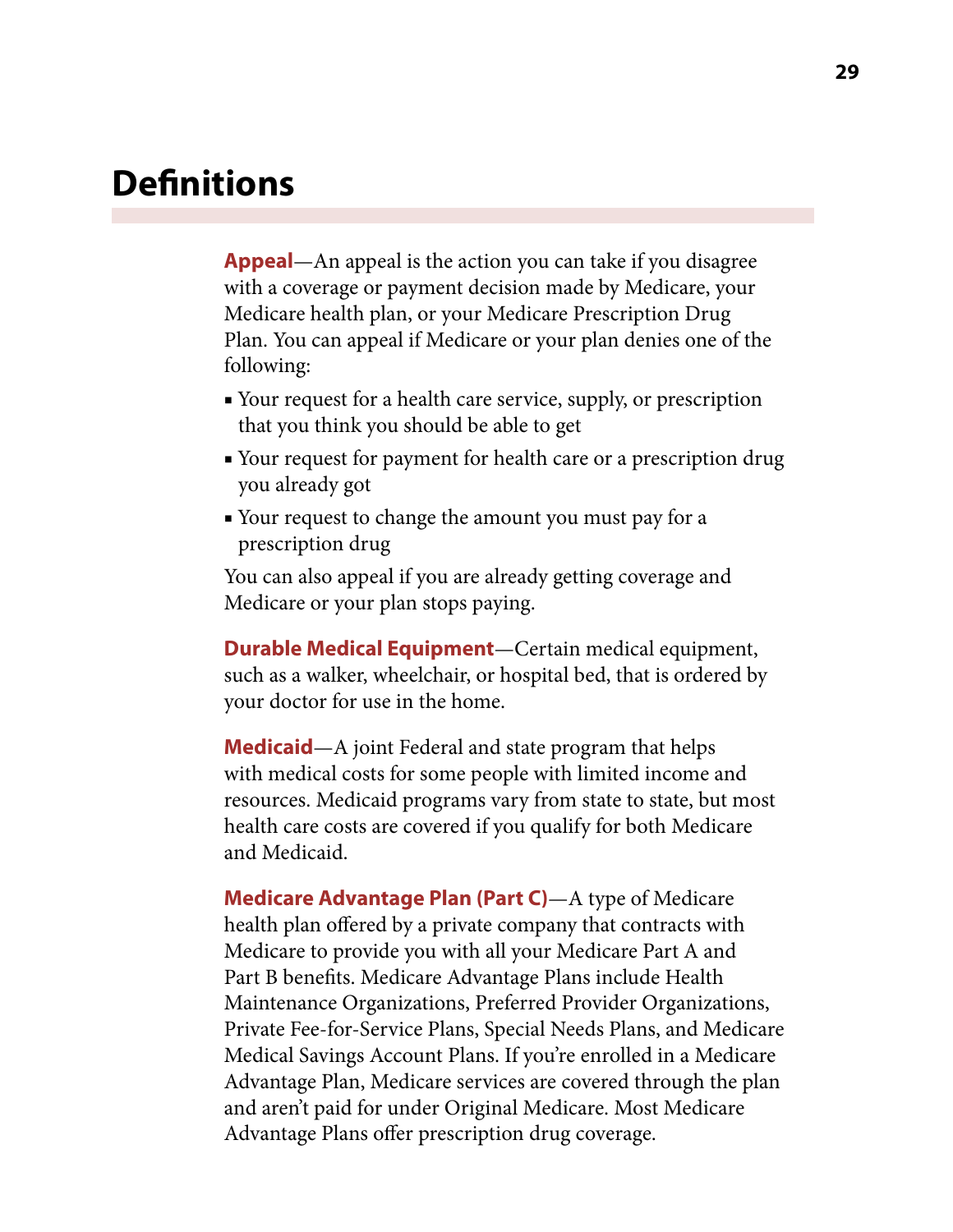<span id="page-29-4"></span><span id="page-29-0"></span>**Medicare Health Plan**—A plan offered by a private company that contracts with Medicare to provide Part A and Part B benefits to people with Medicare who enroll in the plan.

<span id="page-29-2"></span>**Medigap Policy**—Medicare Supplement Insurance sold by private insurance companies to fill "gaps" in Original Medicare coverage.

<span id="page-29-1"></span>**Original Medicare**—Original Medicare is fee-for-service coverage under which the government pays your health care providers directly for your Part A and/or Part B benefits.

<span id="page-29-3"></span>**State Health Insurance Assistance Program (SHIP)**—A state program that gets money from the Federal government to give free local health insurance counseling to people with Medicare.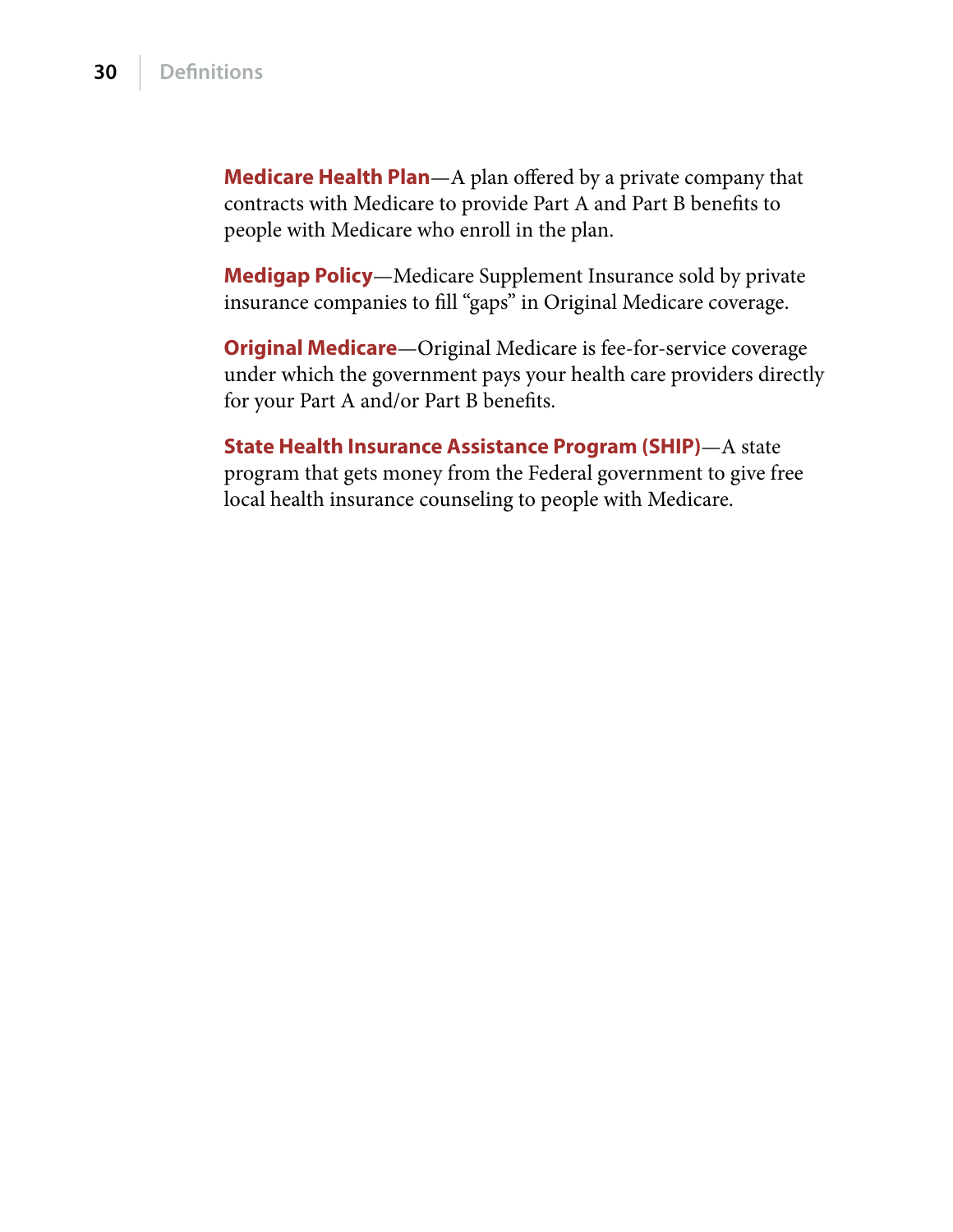## <span id="page-30-0"></span>**Index**

#### **A**

Appeal [11](#page-10-0)–[14](#page-13-0), [29](#page-28-0)

### **C**

Complaint [21](#page-20-0)

#### **D**

Durable Medical Equipment [9](#page-8-0), [29](#page-28-0)

### **E**

Eldercare Locator [18](#page-17-0) Eligibility [5](#page-4-0)–[6](#page-5-0) Episode of Care [7](#page-6-0)

#### **F**

Fraud [27](#page-26-0)[–28](#page-27-0)

### **H**

Homebound [5](#page-4-0) Home Health Advance Beneficiary Notice (HHABN) [11–](#page-10-0)[12](#page-11-0) Home Health Agency [15](#page-14-0) Home Health Compare [15](#page-14-0)

**L** Long-term Care Ombudsman [18](#page-17-0)

#### **M**

Medicaid [24](#page-23-0), [25](#page-24-0), [29](#page-28-0) Medical Social Services [9](#page-8-0) Medical Supplies [9](#page-8-0) Medicare Advantage Plan [15,](#page-14-0) [29](#page-28-0) Medicare-approved Amount [9,](#page-8-0) [10](#page-9-0) Medicare Health Plan [4,](#page-3-0) [15](#page-14-0), [26](#page-25-0), [30](#page-29-4) Medigap (Medicare Supplement Insurance) Policy [26](#page-25-0), [30](#page-29-4)

#### **O**

Occupational Therapy [5,](#page-4-0) [8](#page-7-0) Official Decision [12](#page-11-0) Original Medicare [4](#page-3-0), [26](#page-25-0), [30](#page-29-4)

### **P**

Payment [26](#page-25-0) Physical Therapy [5](#page-4-0), [8](#page-7-0) Plan of Care [5,](#page-4-0) [9,](#page-8-0) [19,](#page-18-0) [20](#page-19-0) Prescription Drugs [23](#page-22-0)

### **Q**

Quality [15–](#page-14-0)[16](#page-15-0) Quality Improvement Organization (QIO) [12–](#page-11-0)[13](#page-12-0)

### **S**

Skilled Nursing Care [5,](#page-4-0) [8](#page-7-0) Speech-Language Pathology Services [5](#page-4-0), [8](#page-7-0) State Health Insurance Assistance Program (SHIP) [25](#page-24-0), [30](#page-29-4) State Survey Agency [18](#page-17-0)